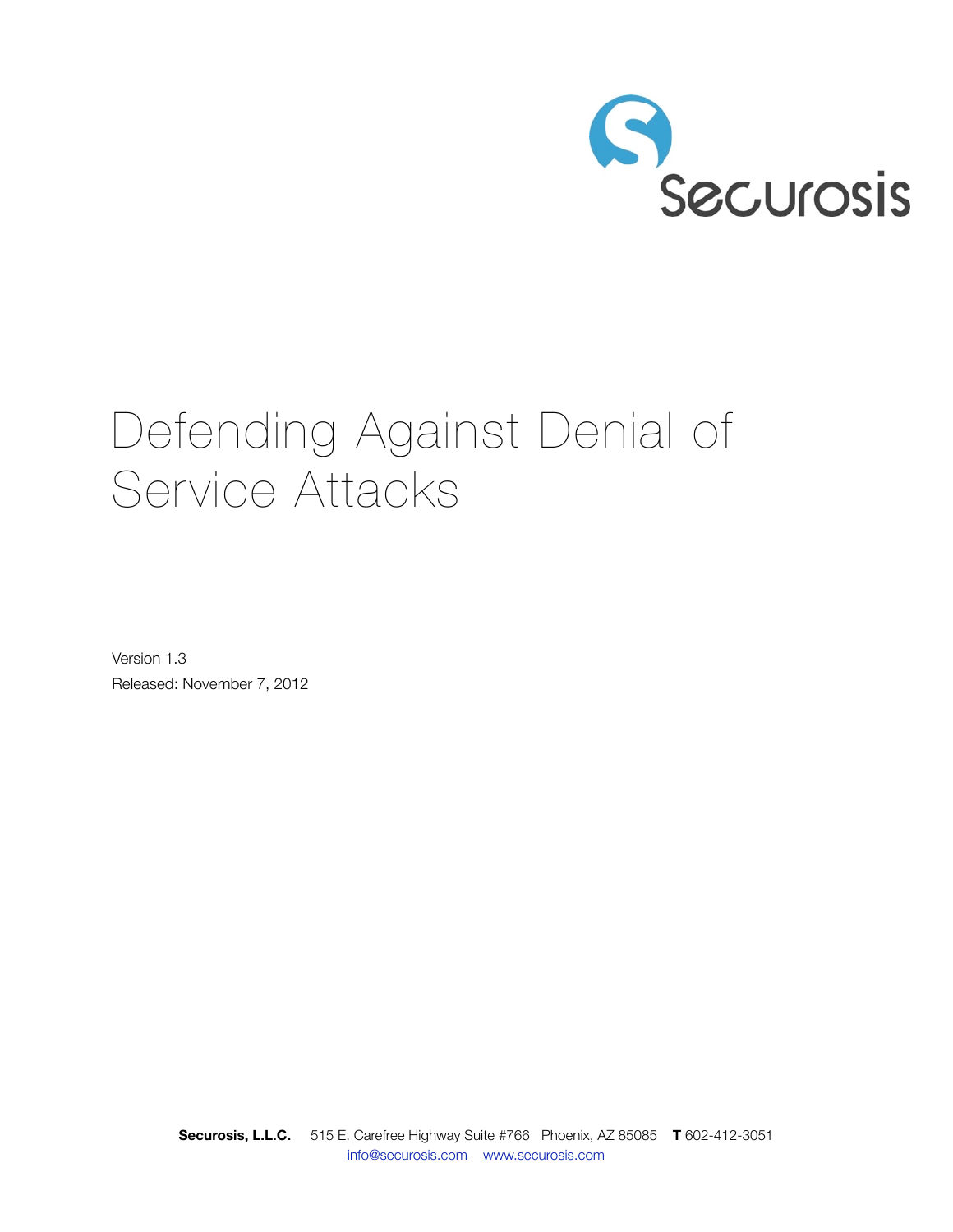### **Author's Note**

The content in this report was developed independently of any sponsors. It is based on material originally posted on [the Securosis blog](http://livepage.apple.com/), but has been enhanced, reviewed, and professionally edited.

Special thanks to Chris Pepper for editing and content support.

### **Licensed by (in alphabetical order):**

# **Arbor Networks**



Arbor Networks, Inc. is a leading provider of network security and management solutions for enterprise and service provider networks, including the vast majority of the world's Internet service providers and many of the largest enterprise networks in use today. Arbor's proven network security and

management solutions help grow and protect customer networks, businesses and brands. Through its unparalleled, privileged relationships with worldwide service providers and global network operators, Arbor provides unequalled insight into and perspective on Internet security and traffic trends via the ATLAS® Active Threat Level Analysis System. Representing a unique collaborative effort with 230+ network operators across the globe, ATLAS enables the sharing of real-time security, traffic and routing information that informs numerous business decisions.

For technical insight into the latest security threats and Internet traffic trends, please visit our website at [arbornetworks.com](http://arbornetworks.com/) and our blog at [http://ddos.arbornetworks.com/](http://ddos.arbornetworks.com).

# **Corero Network Security**



Corero Network Security (CNS:LN), an organization's First Line of Defense, is an international network security company and the leading provider of Distributed Denial of Service (DDoS) defense and Next Generation Intrusion Prevention Systems (NGIPS) solutions. As the First Line of Defense, Corero's products and services stop DDoS attacks, protect IT infrastructure and eliminate downtime.

Customers include enterprises, service providers and government organizations worldwide. Corero's appliance-based solutions are dynamic and automatically respond to evolving cyber attacks - known and unknown - allowing existing IT infrastructure such as firewalls to perform their intended purposes. Corero's products are transparent, highly scalable and feature the lowest latency and highest reliability in the industry. Corero is headquartered in Hudson, Massachusetts with offices around the world. For more information, visit [http://www.corero.com/.](http://www.corero.com/)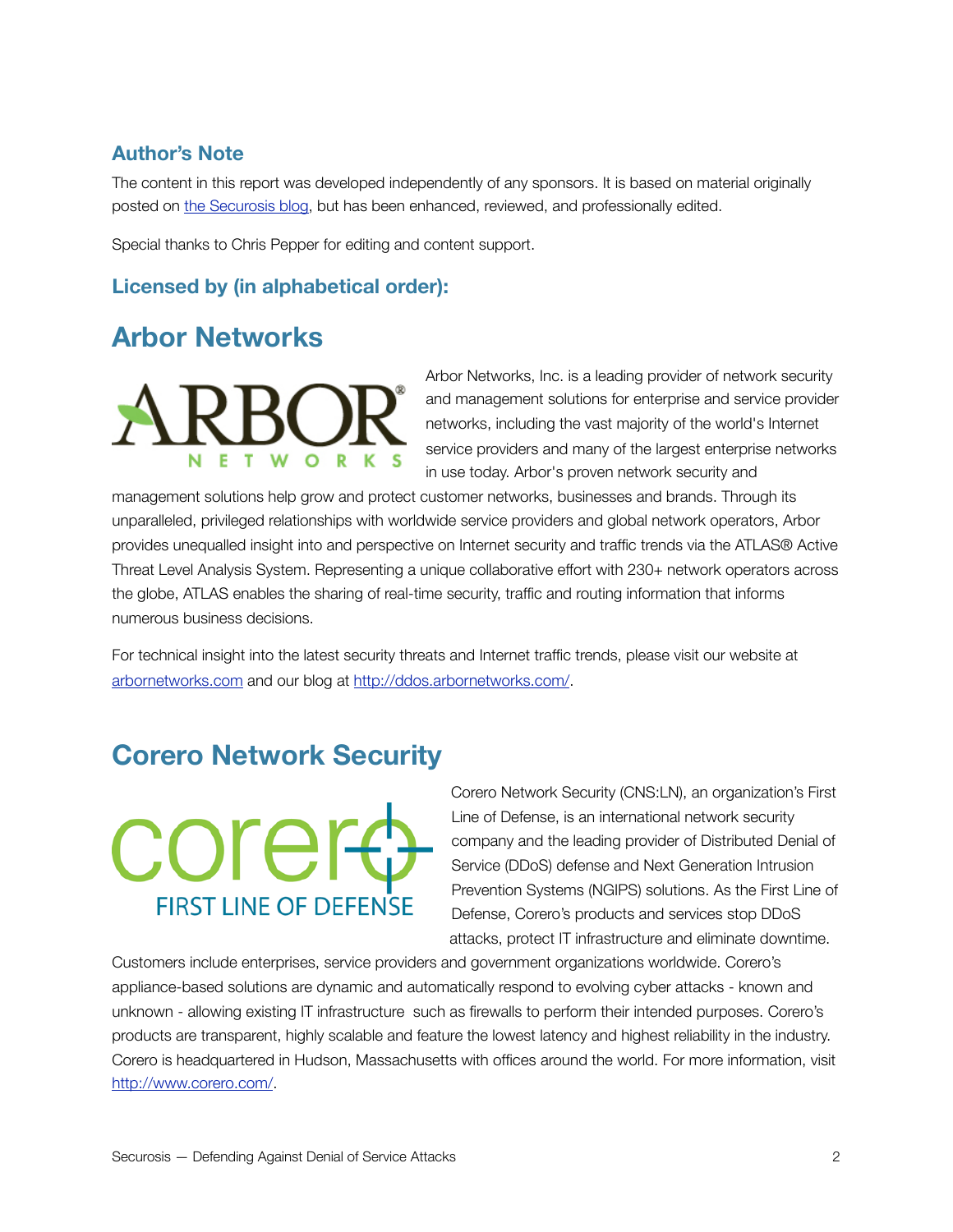# **F5 Networks**



F5 Networks, Inc., the global leader in Application Delivery Networking (ADN), helps the world's largest enterprises and service providers realize the full value of virtualization, cloud computing, and on-demand IT. F5® solutions help integrate disparate technologies to provide greater control of the infrastructure, improve application delivery and data management, and give users seamless, secure, and accelerated access to applications from their corporate desktops and smart devices. An open architectural framework enables F5 customers to apply business policies at "strategic points of control" across the IT infrastructure and into the public cloud. F5 products give customers the agility they need to align IT with changing

business conditions, deploy scalable solutions on demand, and manage mobile access to data and services. Enterprises, service and cloud providers, and leading online companies worldwide rely on F5 to optimize their IT investments and drive business forward. For more information, go to [www.f5.com](http://www.f5.com/).

# **Radware**



Radware's AMS is a real-time network and application attack mitigation solution that protects the application infrastructure against network and application downtime, application vulnerability exploitation, malware spread,

information theft, Web service attacks and Web defacement. It contains a protection layer with security modules including DoS protection, Network Behavioral Analysis (NBA), Intrusion Prevention System (IPS), Reputation Engine and Web Application Firewall (WAF) to fully safeguard networks, servers and applications against known and emerging network security threats.

The AMS technology is supplemented by Radware's Emergency Response Team (ERT), professional security consultants who are available around the clock. As literal "first responders" to cyber attacks, Radware's ERT members gained their extensive experience by successfully dealing with some of the industry's most notable hacking episodes, providing the knowledge and expertise to mitigate the kind of attacks a business's security team may never have handled.

For more information on Radware AMS, please visit: [http://www.radware.com/RadwareAMS](http://www.radware.com/Products/ApplicationNetworkSecurity/default.aspx).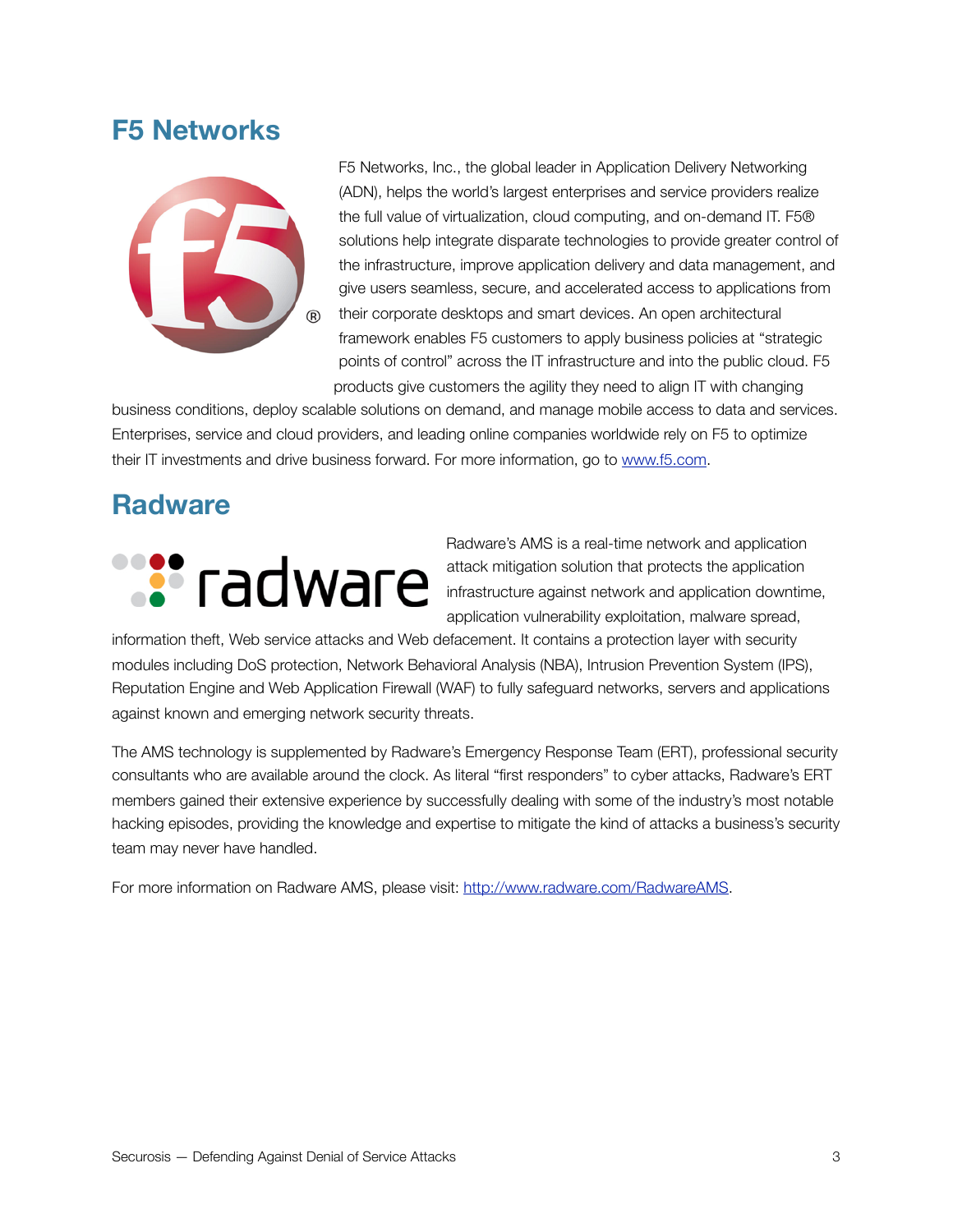# **Contributors**

The following individuals contributed significantly to this report through comments on the Securosis blog and follow-on review and conversations (in no particular order):

Dan G Robert Hansen rybolov Paul Zhou Youan Rakesh Shah

# **Copyright**

This report is licensed under Creative Commons Attribution-Noncommercial-No Derivative Works 3.0.



<http://creativecommons.org/licenses/by-nc-nd/3.0/us/>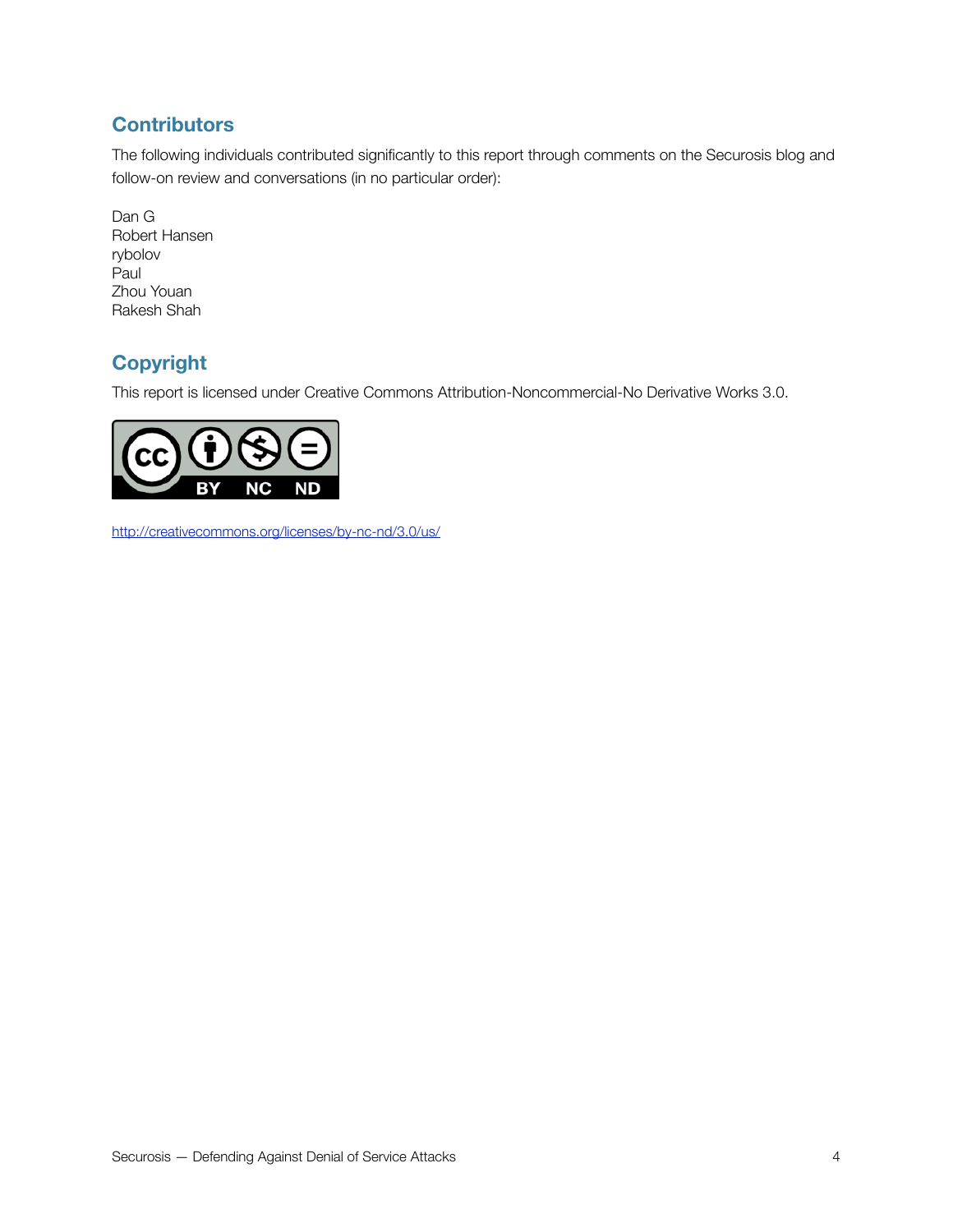# Table of Contents

| <b>Introduction</b>                  | 6  |
|--------------------------------------|----|
| <b>The Attacks</b>                   | 10 |
| <b>Defense, Part 1: The Network</b>  | 14 |
| <b>Defense, Part 2: Applications</b> | 20 |
| <b>The Process</b>                   | 23 |
| <b>Summary</b>                       | 26 |
| <b>About the Analyst</b>             | 27 |
| <b>About Securosis</b>               | 28 |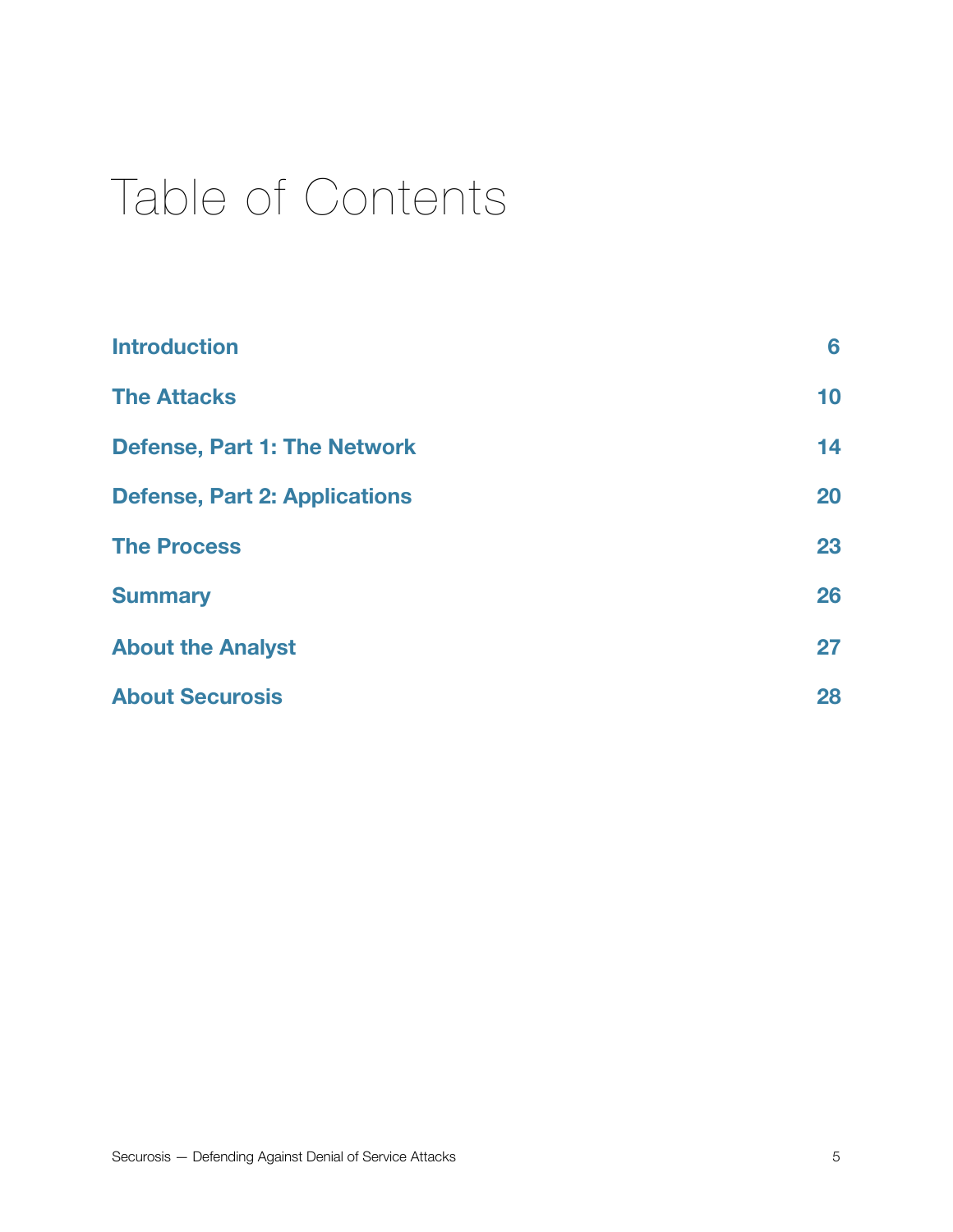# <span id="page-5-0"></span>Introduction

For years security folks have grumbled about the role compliance has assumed in driving investment and resource allocation in security. It has become all about mandates and regulatory oversight driving a focus on protection, ostensibly to prevent data breaches. We have spent years in the proverbial wilderness, focused entirely on the "C" (Confidentiality) and "I" (Integrity) aspects of the CIA triad, largely neglecting "A" (Availability). Given how many breaches we still see every week, this approach hasn't worked out too well.

We have spent years in the proverbial wilderness focused entirely on the "C" (Confidentiality) and "I" (Integrity) aspects of the CIA triad, largely neglecting "A" (Availability).

Regulators pretty much only care whether data leaks out. They don't care about the availability of systems – data can't leak if the system is down, right? Without a clear compliance-driven mandate to address availability (due to security exposure), many customers haven't done and won't do anything to address availability. Of course attackers know this, so they have adapted their tactics to fill the vacuum created by compliance spending. They increasingly leverage availability-impacting attacks to both cause downtime (costing site owners money) and mask other kinds of attacks. These availability-impacting attacks are better known as Denial of Service (DoS) attacks.

For most security professionals DoS attacks aren't new. It

may be hard to remember back over a decade ago, but in the heyday of the Internet bubble we saw many old-fashioned Distributed DoS (DDoS) attacks targeting high profile web properties (think Yahoo and E\*Trade, back in the day), with attackers like Mafiaboy doing the damage more for notoriety than to cause real economic damage. Over the past decade attackers have reoriented toward financially motivated attacks, which means increasingly application-centric attacks designed to evade detection and exfiltrate lucrative data.

Obviously knocking down a target interferes with looting it, so this attack vector was deemphasized as the focus shifted to financial fraud. But DDoS never really went away – it merely became a supplementary extortion tactic. Attackers communicate with a company and promise to knock down their site unless they receive a ransom. It's a simple shakedown move, and many targets are simply unable to survive a significant outage — they pay up rather than fight. We don't hear about many of these attacks – nobody wants to publicize their vulnerability to shakedowns because it invites more shakedowns.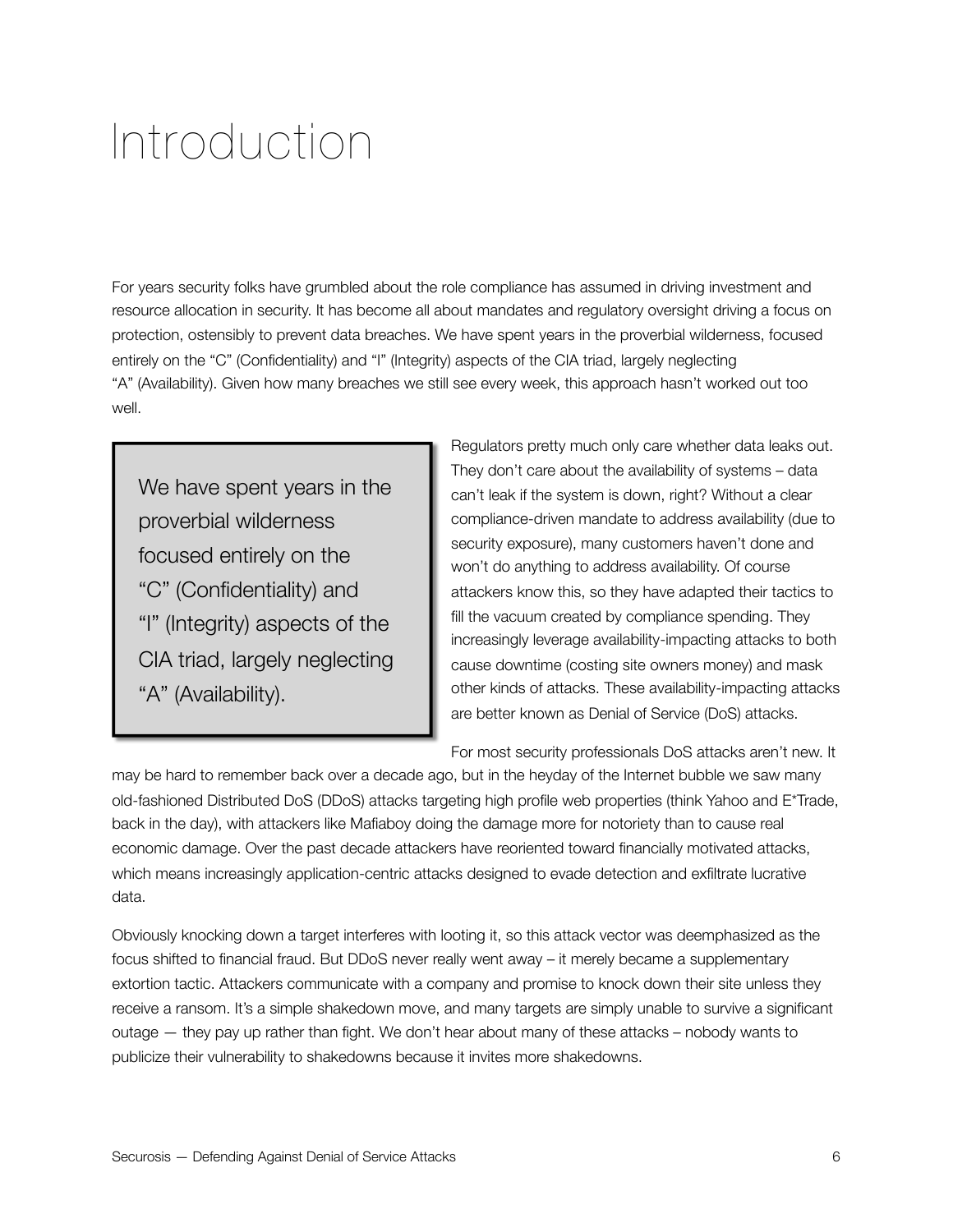But that is all changing now. It's like Back to the Future a bit – the rise of hacktivism has brought the Denial of Service back into a prominent position in the nightmares of security folks. Facilitated by the availability of open source tools such as the Low Orbit Ion Cannon (LOIC) and numerous bot networks to launch attacks, a DoS renaissance is underway – which means availability once again needs to become a major factor in security architecture and control design.

We focus on forward-looking research at Securosis. So we have started poking around, talking to practitioners about their DoS defense plans, and we have discovered a clear knowledge gap around the Denial of Service attacks in use today and the defenses needed to maintain availability. There is an all too common belief that the defenses that protect against run of the mill network and application attacks will stand up to a DoS. That's just not the case, so this paper will provide detail on the attacks in use today, suggest realistic defensive architectures and tactics, and explain the basic process required to have a chance of defending your organization against a DoS attack. Let's start with the major kinds of attacks.

### **Flooding the Pipes versus Exhausting the Servers**

We will dig into specific attack tactics in much more depth later in this paper, but to understand Denial of Service we need to start with a clear distinction between *network-based* and *application-based* attacks. Both have the same objective — to impair availability – but they go about it in fundamentally different ways.

Network-based attacks overwhelm the network equipment and/or totally consume network capacity by throwing everything including the kitchen sink at a site — this interferes with legitimate traffic reaching the site. This *volumetric* type of attack is what most folks consider Denial of Service, and it realistically requires blasting away from many devices, so current attacks are called Distributed Denial of Service (DDoS). If your adversary has enough firepower it is very hard to defend against these attacks, and you will quickly be reminded that though bandwidth may be plentiful, it certainly isn't free.

Application-based attacks are different – they target weaknesses in web application components to consume all the resources of a web, application, or database server to effectively disable it. These attacks can target either vulnerabilities or 'features' of an application stack to overwhelm servers and prevent legitimate traffic from accessing web pages or completing transactions.

The beginning of a network-based attack is fairly obvious. But application-based DoS attacks are less obvious – you are unlikely to discover the attack until servers inexplicably start falling over – so they require more sophisticated defenses.

Both network-based and application-based DoS attacks have the same objective — to impair availability – but they go about it in fundamentally different ways.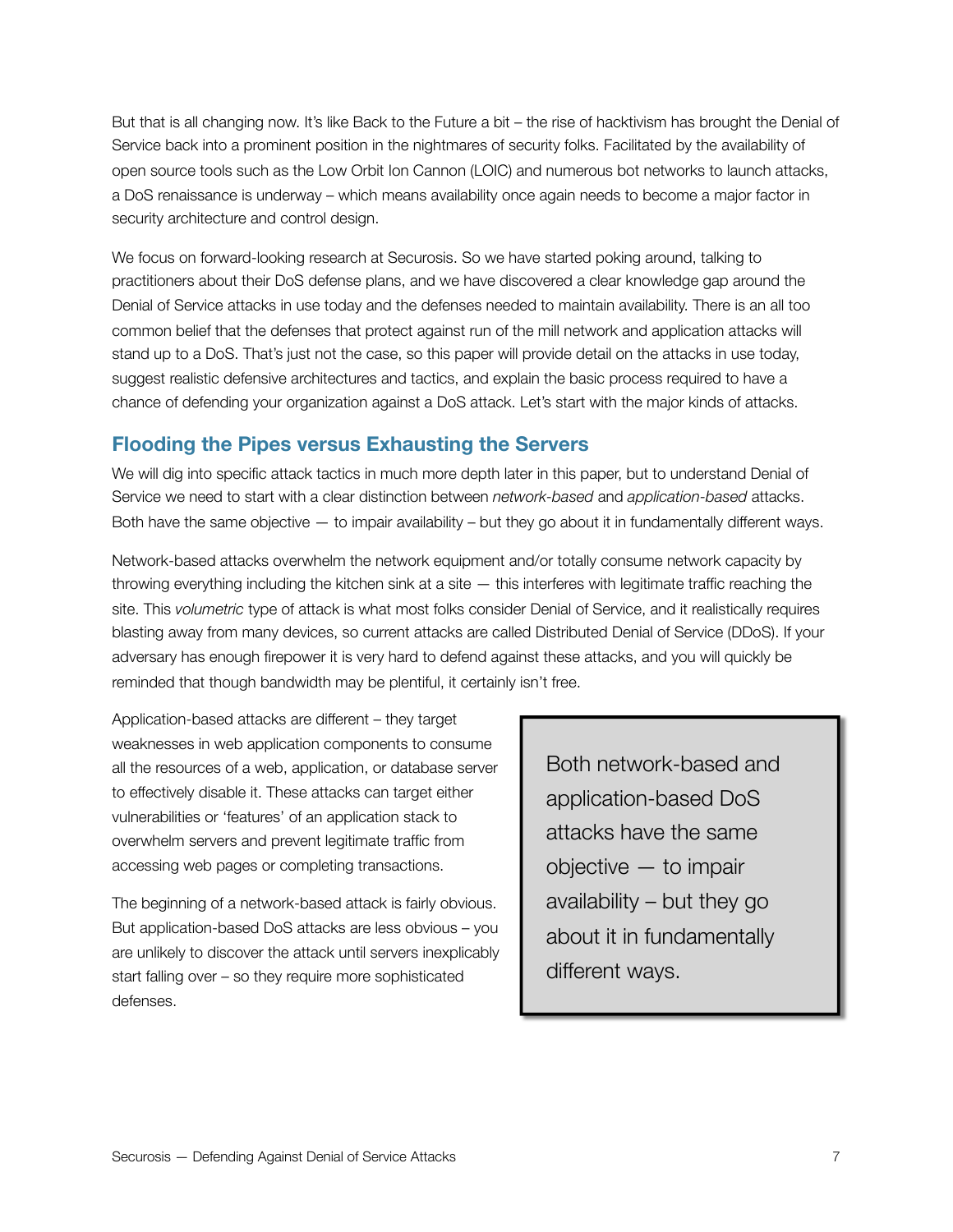#### **Adversary Analysis**

A new tactic increasingly leveraged by security practitioners is adversary analysis. It's not enough to just understand attacks and build defenses based on them – there is simply too much attack surface, and too many attack vectors. Security success depends on your ability to prioritize your efforts, as we hammered home in the [Vulnerability Management Evolution](https://securosis.com/research/publication/vulnerability-management-evolution-from-tactical-scanner-to-strategic-platf) paper. This involves making strategic bets about who is most likely to attack you and what tactics they tend to use. This will enable you to build control sets with an initial focus on what's likely to happen. Of course you will be wrong – attackers evolve tactics over time – but in the universe of things you can do, this approach helps narrow your options to something (mostly) manageable.

So let's coarsely group the kinds of adversaries who use DoS attacks.

- **Protection Racketeers:** These criminals use a DoS threat to demand ransom money. Attackers hold a site hostage by threatening to knock it down, and sometimes follow through. They get paid. They move on to the next target. The only thing missing is the GoodFellas theme music.
- **Hacktivists:** DoS has become a favored approach of hacktivists seeking to make a statement and shine the spotlight on their cause, whatever it is. Hacktivists care less about the target than their cause. The target is usually collateral damage, though they are happy to hit two birds with one stone by attacking an organization that opposes their cause when they can. You can't negotiate with these folks, and public discourse is one of their goals.
- **"CyberWar:"** Although we don't really like the term "cyberwar," since no one has been killed by browsing online (yet), the reality is you'll likely see online attacks as a precursor to warplanes, ships, bombing, and ground forces. By knocking out power grids, defense radar, major media, and other critical technology infrastructure, the impact of an attack can be magnified.
- **Exfiltrators:** These folks use DoS to divert attention from the real attack stealing data they can monetize. This could be an intellectual property theft or a financial attack – for example, stealing credit cards. Either way, they figure that if they blow up your front door you will be too distracted to notice your TV scooting out through the garage. They are usually right.
- **Competitors:** They say all's fair in love and business. Some folks take that one a bit too far, and actively knock down competitor sites for an advantage. Maybe it's during the holiday season. Maybe it happens if the competitor resists an acquisition or merger advance. It could be locking folks out from bidding on an auction. Your competition may also screen scrape your online store to make sure they beat your pricing, which causes a flood of traffic on a very regular and predictable basis. You may also have the competitor try to ruin your hard-earned (and expensive) search rankings. Regardless of the reason, don't assume the attacker is a nameless, faceless crime syndicate in a remote nation. It could be the dude down the street trying to get any advantage he can – legalities be damned.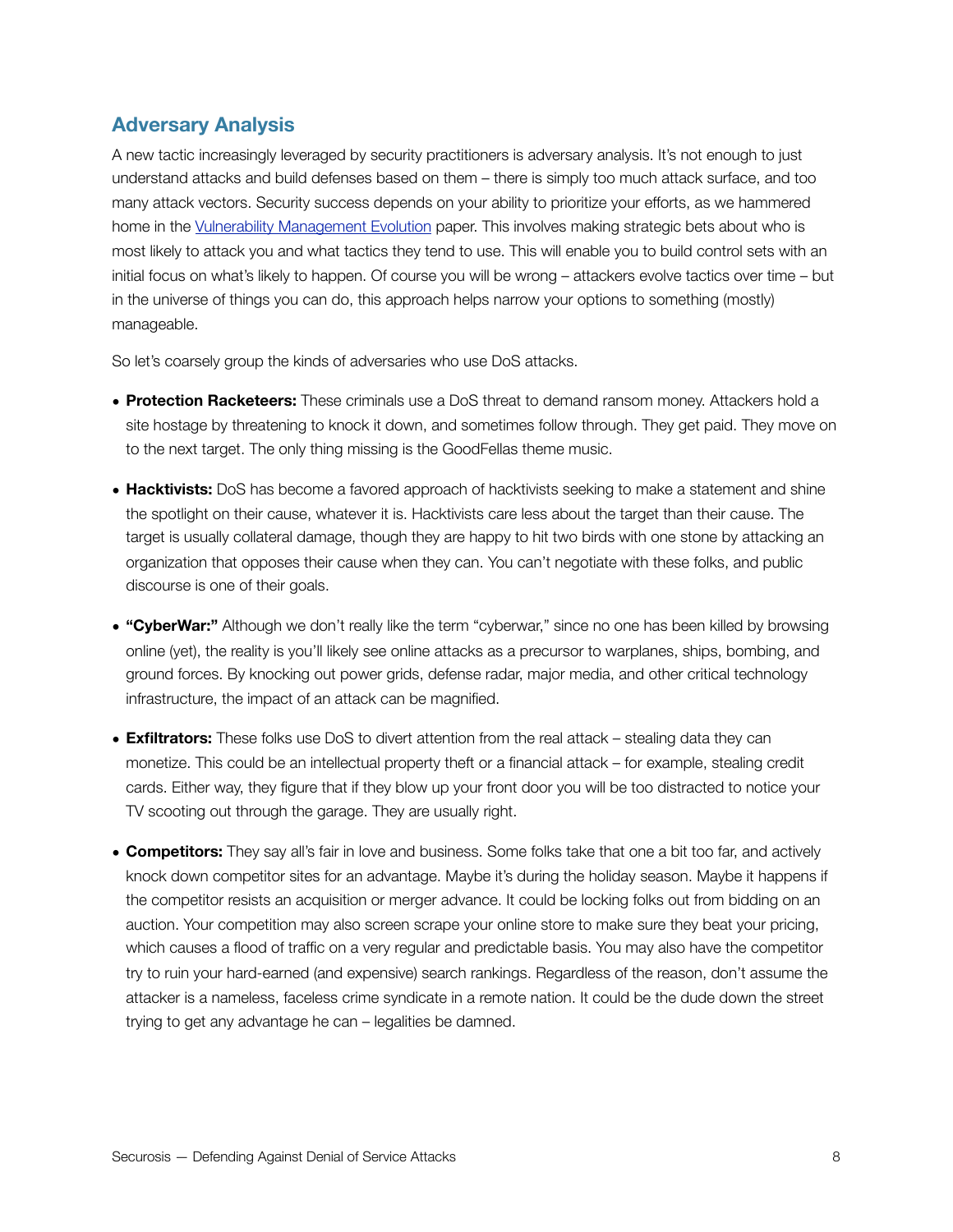• **Success:** Sometimes a promotion or outside activity creates an innocent DoS situation. We see this all the time, like when a new iPhone is available for order and the carrier's network can't handle the traffic. Once the carrier figures how to deliver the traffic, pre-ordering applications fail under the load. It's friendly fire. Some say this is a good problem to have, but it is still a problem. Customers can't complete transactions, which causes dissatisfaction and grumpiness. So part of network and application architecture has to be handling peak traffic situations – catastrophic success – which can look an awful lot like a DoS attack.

#### **Elasticity Enables Economic Denial of Service**

The cloud may scale up to meet the computing demand, but your credit card can't expand to meet the financial demand.

The adversaries we described above tend to utilize network-based and application-based attacks. But cloud computing complicates things by creating a new kind of DoS attack. For those of you not familiar with cloud computing, one of its key aspects is elasticity – the cloud infrastructure can be expanded and contracted as needed, as dictated by business conditions. During peak traffic the system expands – typically automatically, based on utilization levels – to meet demand by provisioning new instances, adding storage, etc. When the peak passes, the system can deprovision devices and return to normal size. Sounds great, right?

Elasticity can be awesome. But another essential characteristics of cloud computing is measured service: you pay for what you use. So if an adversary figures out how to consume your resources (via network or application based DoS), forcing the provisioning of additional capacity, they can run up your credit with the could provider to the limit which takes you offline. The cloud may scale up to meet the computing demand, but your credit can't expand to meet the *financial* demand. This attack is becoming known as an "Economic Denial of Service" – the technology works fine, but the target may run out of money to keep their systems up and running in the cloud.

#### **Understanding Attacks and Designing Defenses**

With the sordid history of Denial of Service attacks, and the classes of adversaries who leverage DoS attacks, we have set the stage for the rest of this paper. We will start by going much deeper into the tactics behind these attacks. Understanding the attacks leads into a discussion of the different tactics and techniques for defending against each attack type. Finally we will wrap up by expanding your existing incident response process to handle DoS attacks.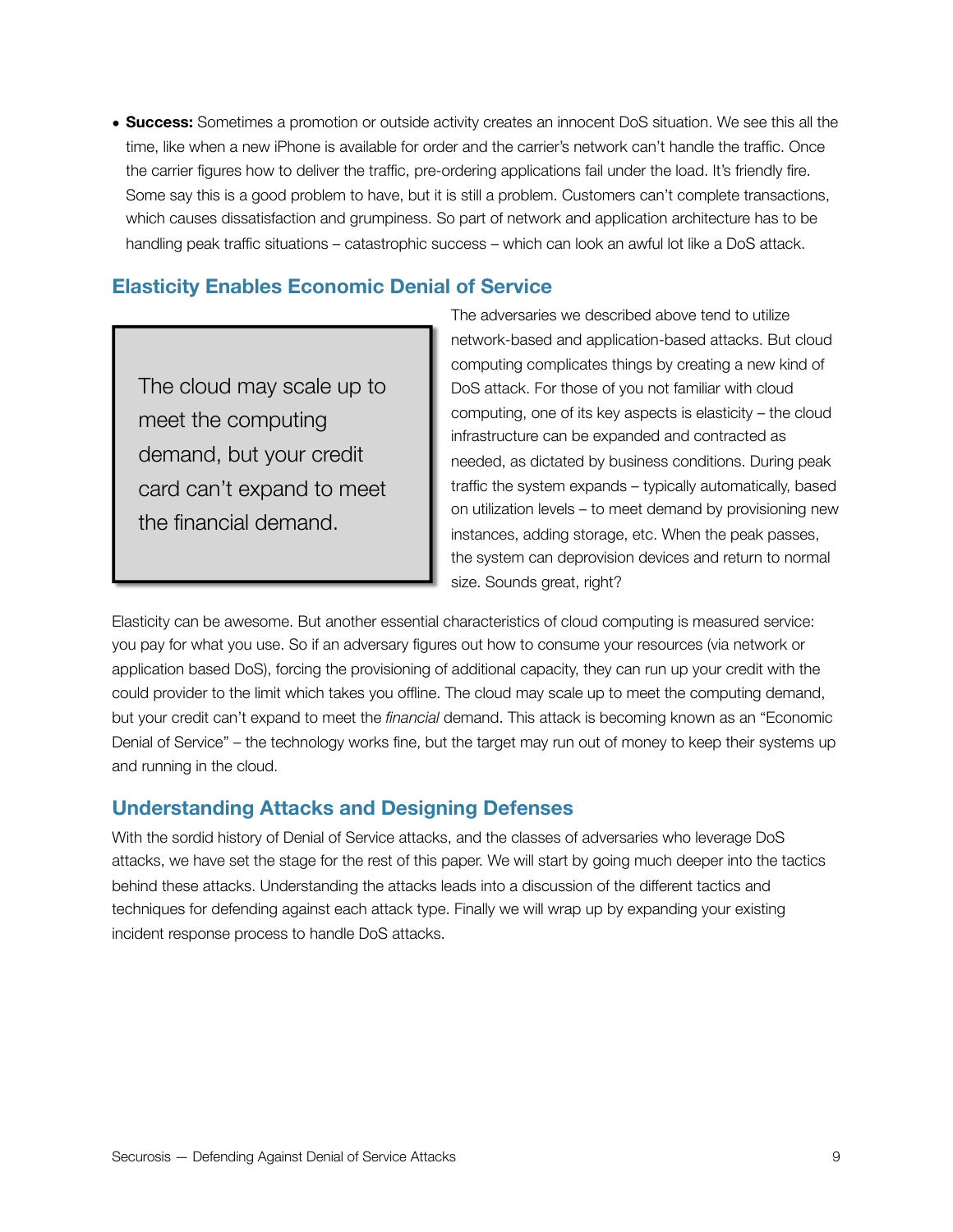# <span id="page-9-0"></span>The Attacks

Denial of Service (DoS) attacks have raised the importance of protecting availability as an aspect of security context, rather than (as previously) only addressing confidentiality and integrity. Attackers use DoS in many different ways, including extortion threats, obfuscation (to hide data exfiltration), hacktivism (to draw attention to a particular cause), and even friendly fire (when a promotion goes a little too well).

Now let's look at the types of DoS attacks you may face – attackers have many arrows in their quivers, and use them all depending on their objectives and targets.

#### **Flooding the Pipes**

The first kind of Denial of Service attack is really a blunt force object. It's basically about trying to oversaturate the bandwidth and computing resources of network (and increasingly server) devices to impair resource availability. These attacks aren't very sophisticated, but as evidenced by the ongoing popularity of volume-based attacks, they are effective. The tactics have been in use since before the Internet bubble, leveraging largely the same approach, but they have gotten easier with bots to do the heavy lifting. Of course this kind of blasting must be done somewhat carefully to maintain the usefulness of the bot, so bot masters have developed sophisticated approaches to ensure their bots avoid ISPs penalty boxes. So we see limited bursts of traffic from each bot and IP address spoofing to make it harder to track down where the traffic is coming from, but even short bursts from 100,000+ bots can flood most pipes.

A volumetric attack is really a blunt force object. It's basically about trying to oversaturate the bandwidth and computing resources of network (and increasingly server) devices to impair resource availability.

Quite a few specific techniques have been developed for volumetric attacks, but most look like some kind of flood. Floods target specific protocols (SYN, ICMP, UDP, etc.), and work by sending requests to a target using the chosen protocol, but not acknowledging the response. This quickly exhausts the ability of these devices to maintain state and causes the target to fail. Attackers need to stay ahead of Moore's Law, because targets' ability to handle floods has improved with their processing power. So network-based attacks may include encrypted traffic, forcing the target to devote additional computational resources to decrypting massive amounts of SSL traffic. Given the resource-intensive nature of encryption, this type of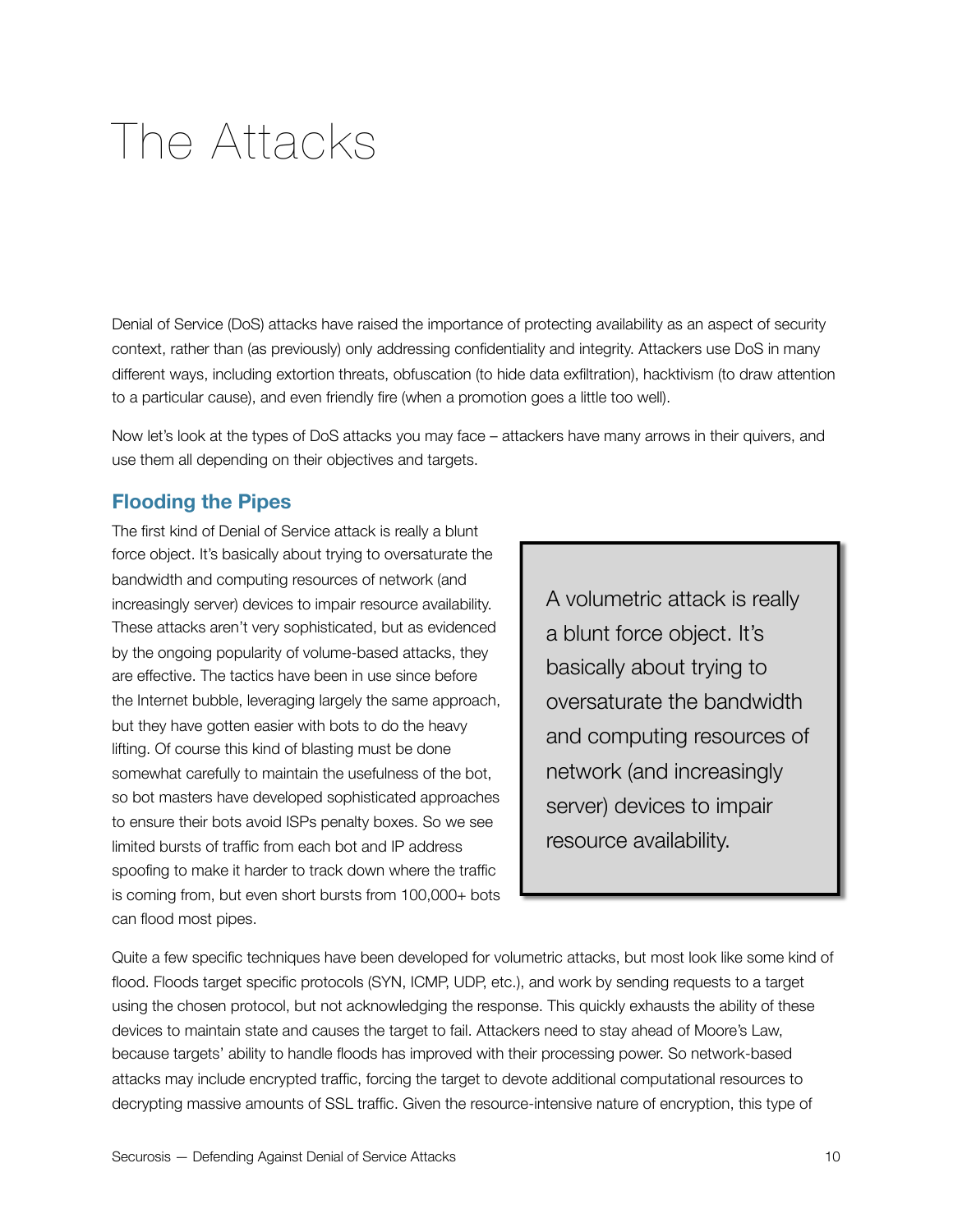attack can melt firewalls, IPS, and WAF devices unless they are configured specifically for large-scale SSL termination (which they are typically not). We also see some malformed protocol attacks but these aren't as effective nowadays because even unsophisticated network security perimeter devices drop bad packets at wire speed.

The attackers have compounded the severity of the attack using tactics like DNS amplification and reflection. In a reflection attack at the same time they target your site with a variety of floods, they are also spoofing your IP address and sending traffic to thousands of other sites. Those sites reply to your IP address to establish the session, and further increase the traffic hitting your site. Likewise, the attackers can also send a simple DNS request (using your spoofed IP address) to an open DNS resolver, which results in upwards of 50:1 amplification of the traffic directed to you via the response. Again, these aren't very sophisticated techniques, but can be very effective in magnifying the impact of the network-based attack.

These volume-based attacks are climbing the stack as well, targeting web servers by actually completing connection requests and then making simple GET requests and resetting the connection, over and over again, with approximately the same impact as a volumetric attack – overconsumption of resources effectively knocking down servers. These attacks may also include a large payload to further consume bandwidth. The now famous [Low Orbit Ion Cannon](http://en.wikipedia.org/wiki/Low_Orbit_Ion_Cannon) (LOIC), a favorite tool of the hacktivist crowd, has undertaken a similar evolution, first targeting network resources and now proceeding to target web servers as well. It gets even better – these attacks can be magnified to increase their impact by simultaneously spoofing the target's IP address and requesting sessions from thousands of other sites, which then bury the target in a deluge of misdirected replies, further consuming bandwidth and resources.

Fortunately defending against these network-based tactics isn't overly complicated, as we will discuss later in this paper, but without a sufficiently large network device at the perimeter to block these attacks or an upstream service provider/traffic scrubber to dump offending traffic, devices tend to fall over in short order.

#### **Overwhelming the Applications**

But attackers don't only attack the network – they increasingly attack the applications as well, following other attackers up the stack. Your typical *n*-tier web application will have some Internet-facing device (usually a web server) to present content, an application server to handle application logic, and then a database to store the data. Attackers can target all tiers of the stack to impact application availability. So let's dig into each layer to see how these attacks work.

The termination point is usually the first target in application DoS attacks. They started with simple GET floods as described above but quickly evolved to additional attack vectors. The best known application DoS attack is probably [RSnake's Slowloris](http://ha.ckers.org/slowloris/), which consumes web server resources by sending partial HTTP requests, effectively opening connections and leaving sessions open by sending additional headers at regular intervals. This approach is far more efficient than the GET flood, requiring only hundreds of requests at regular intervals rather than thousands continuously, and only requires one device to knock down a large site. These application attacks have evolved over time and now send complete HTTP requests to evade IDS and WAF device rules which drop incomplete HTTP requests, but they tamper with payloads to confuse real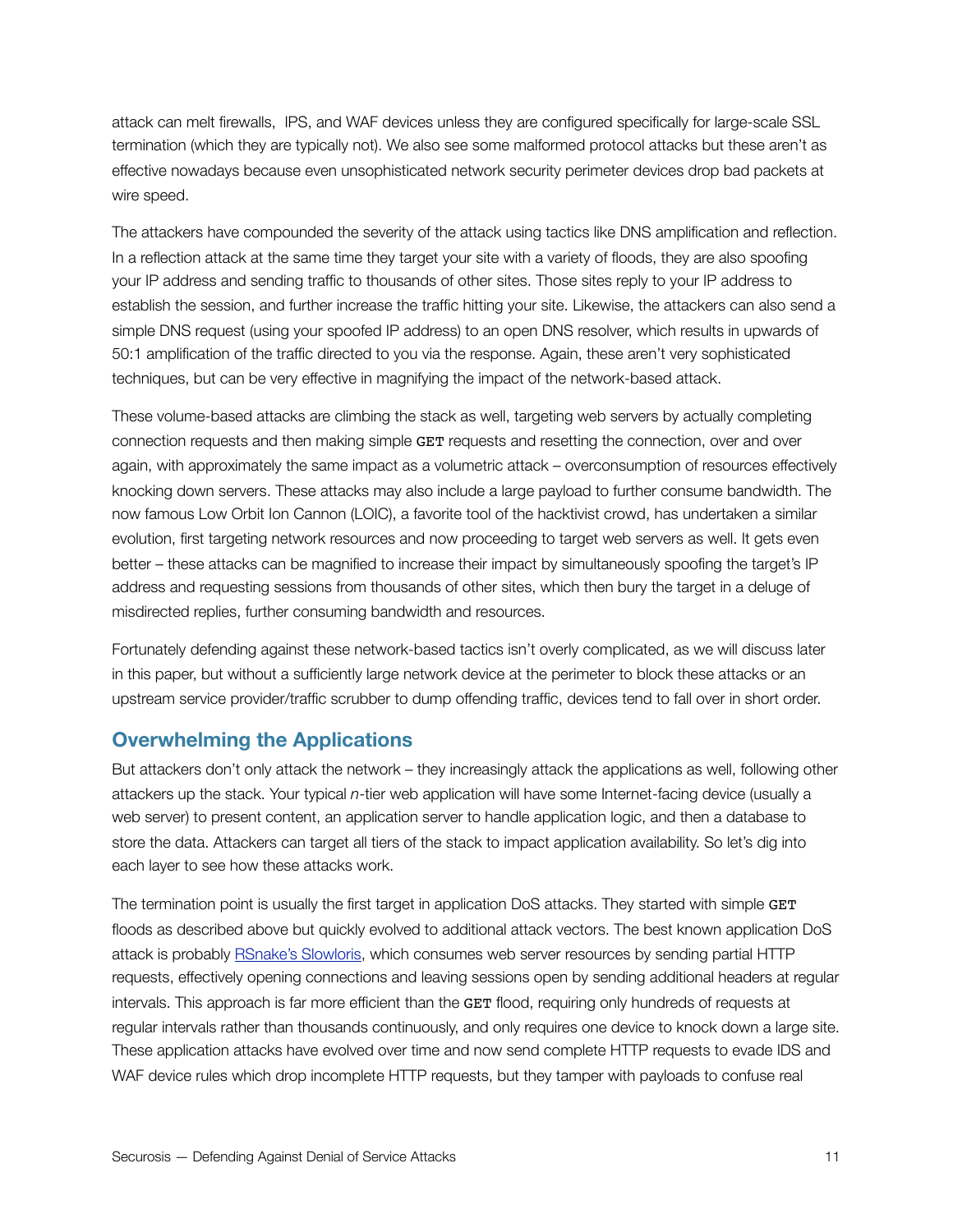applications and consume resources. As defenders learn the attack vectors and deploy defenses, attackers evolve their attacks. The cycle continues.

Web server based attacks can also target weaknesses in the web server platform. For example the Apache [Killer attack](https://issues.apache.org/bugzilla/show_bug.cgi?id=51714) sends a malformed HTTP range request to take advantage of an Apache vulnerability. The Apache folks quickly patched the code to address this issue, but it clearly shows attackers targeting weaknesses in the underlying application stack to knock servers over. And of course unpatched Apache servers at many organizations are still vulnerable today — which represents a key issue for defending against these attacks. Even if application and database server patches are available to address the attack, if the patch doesn't happen you are still exposed.

Traditional network security devices are little more than speed bumps to an application-centric attack, so developers need to ensure their applications can deal with attacks.

Attackers can also target legitimate application functionality. One such attack targets the search capability within a web site. If an attacker scripts a series of overly broad searches, the application can waste a large amount of time querying the database and presenting results. Likewise, attackers can game shopping carts by opening many shopping sessions, adding thousands of items to each cart, constantly refreshing the carts, and then abandoning them. Unless the application is architected to handle these malicious use cases efficiently, such attacks generally succeed. For most sites, failing to return search results or track shopping carts is a complete failure with severe business ramifications — DoS success.

The advantage of application attacks is their ability to

evade many of network-centric anti-DoS techniques. The concept of evasion is well known and involves the attacker profiling an organization's defenses to plan attacks around the preventative controls. Many traditional network security devices (IPS and firewalls) are little more than speed bumps to an applicationcentric attack, so developers need to ensure their applications can deal with attacks, either through a purpose-built device such as a web application firewall (WAF with proper anti-DoS protections) or via tight coordination with the security team.

### **Targeting Alternative Sites**

Some organizations don't keep their disaster recovery (DR) sites as current or protected as the main site. So if an adversary takes out a main site and forces a move to the DR location, that could open up a new set of exposures that escape ongoing security testing and assessment, or even just reduce functionality. Savvy attackers perform reconnaissance not just on main sites, but on pretty much any address space owned by, controlled by, or linked to their targets.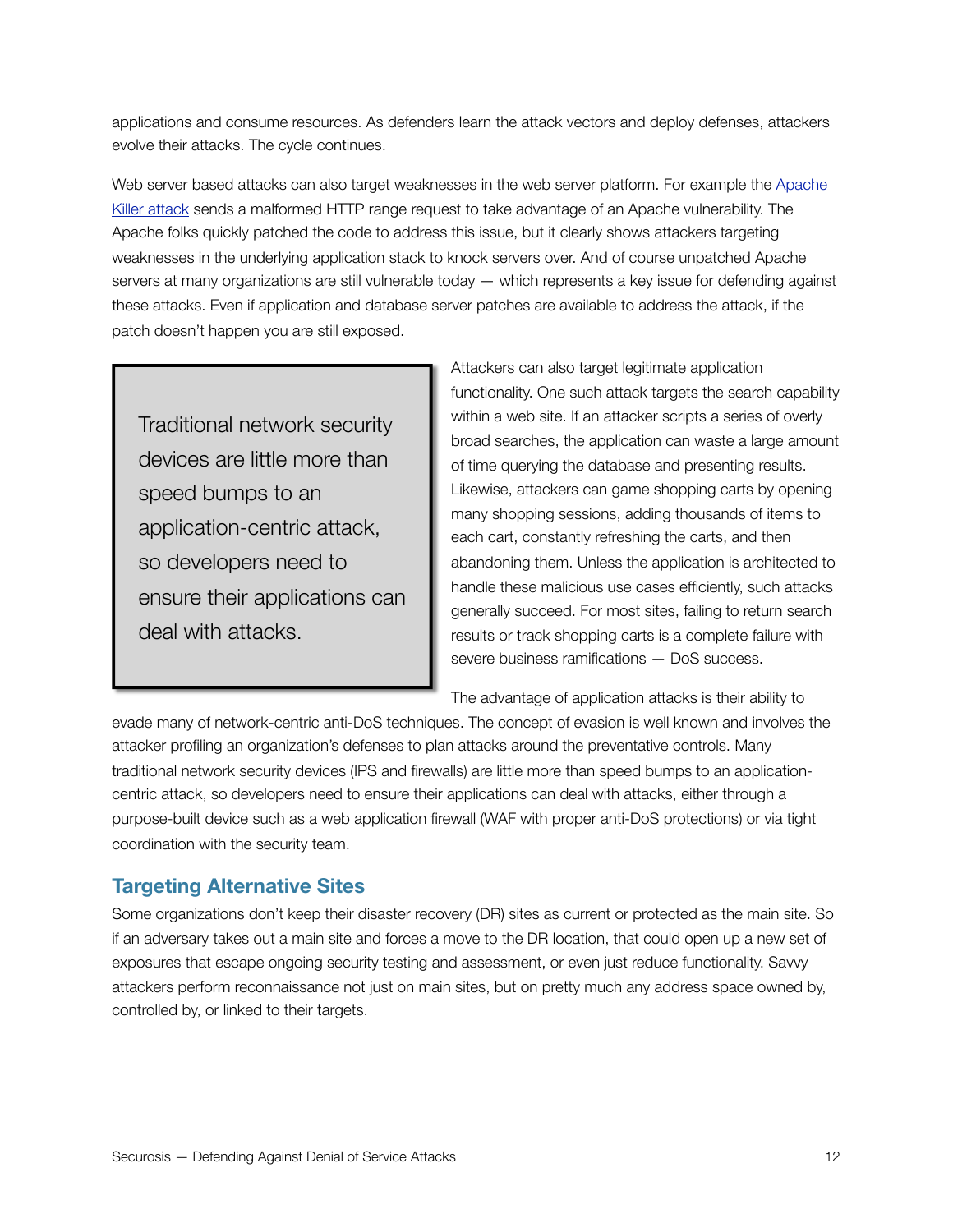### **Impacting the Wallet**

The so-called EDoS (economic denial of service) attack is a focused attempt to increase the cost of the target's technology infrastructure. In a network attack, bad guys take advantage of excessive bandwidth charges. So even if a target successfully defends against an attack, bandwidth costs to absorb or mitigate a multi-gigabyte attack could cost as much or more than an outage. Similarly, if a target leverages public cloud infrastructure to auto-provision new instances as utilization thresholds are met, an application attack can have a substantial financial cost without threatening availability. One potential endgame for cloud-based attacks is reaching the target's credit limit with their cloud provider, triggering an outage

The so-called EDoS (economic denial of service) attack involves a focused attempt to increase the cost of the target's technology infrastructure.

when the provider caps usage. There is always more than one way to impact a target.

Attackers can (and do) mix and match a variety of different DoS attacks to achieve their goal of adversely impacting availability of an application or service.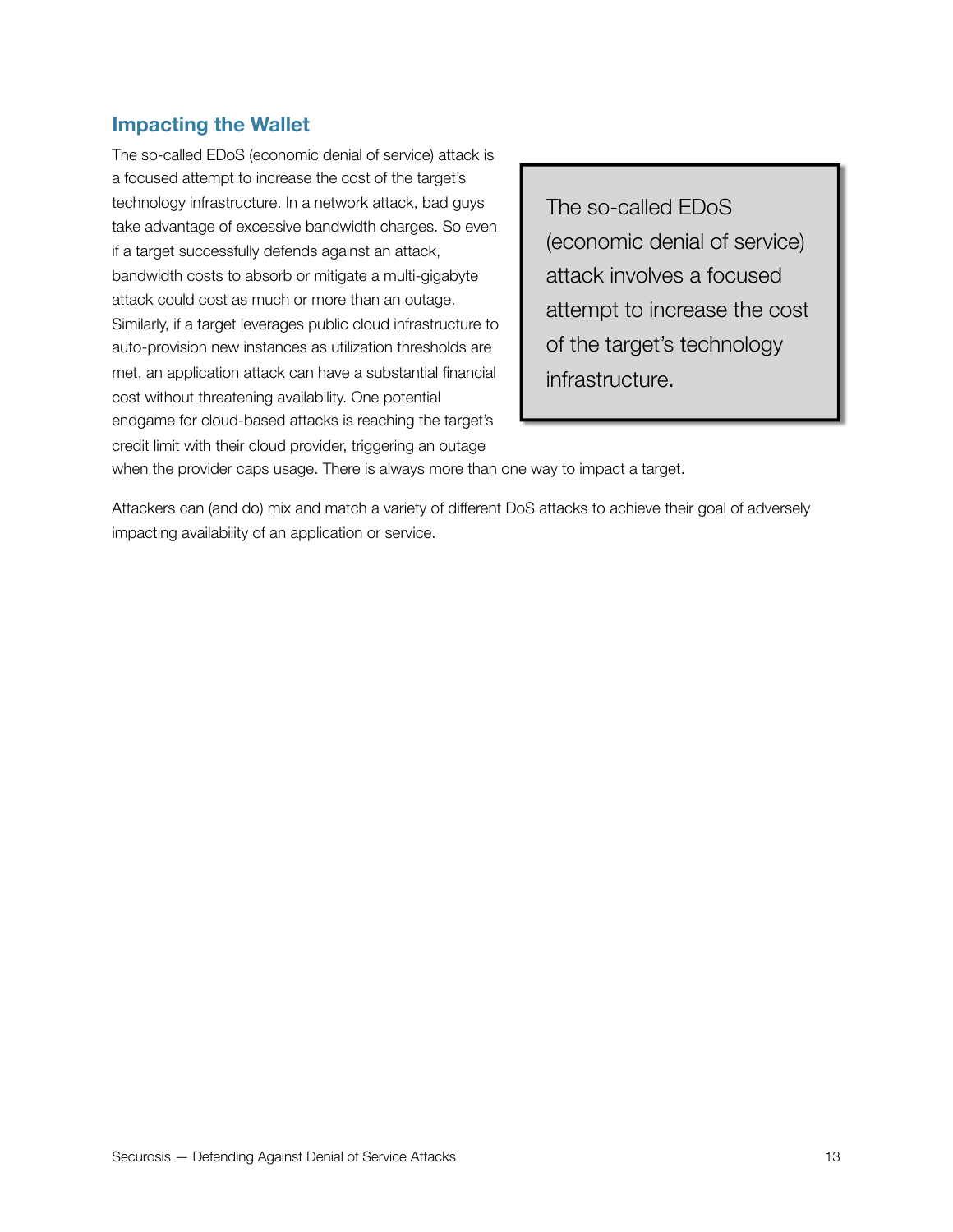# <span id="page-13-0"></span>Defense, Part 1: The Network

The previous section discussed both network-based and application-targeting Denial of Service (DoS) attacks. Given the radically different techniques between these types, it's only logical that we use different defense strategies for each. But aspects of both network-based and application-targeting DoS attacks are often combined for maximum effect. Most anti-DoS products and services to consider defend against both. This section focuses on defending against network-based volumetric attacks.

First the obvious: you cannot just throw bandwidth at the problem. Your adversaries likely have an unbounded number of bots at their disposal and are getting smarter at using shared virtual servers and cloud instances to magnify the amount at their disposal. So you can't just hunker down and ride it out. They likely have a bigger cannon than you can handle. You need to figure out how to deal with a massive amount of traffic, and separate good traffic from bad while maintaining availability. Find a way to dump bad traffic before it hoses you somehow, without throwing out the baby (legitimate application traffic) with the bathwater.

First the obvious: you cannot just throw bandwidth at the problem. Your adversaries likely have an unbounded number of bots at their disposal and are getting smarter at using shared virtual servers and cloud instances to magnify the bandwidth at their disposal.

We need to be clear about the volumes we are talking about. Recent attacks have blasted upwards of 80-100gbps of *sustained* network traffic at targets. These are not just peak data rates. Unless you run a peering point or some other network-based service, you probably don't have (or can't afford) that kind of bandwidth. Keep in mind that even if you have big enough pipes, the weak link may be the network security devices connected to them. Successful DoS attacks frequently target network security devices to overwhelm their session management capabilities. Your huge expensive IPS might be able to handle 80gbps of traffic in ideal circumstances, but fall over due to session table overflow.

Before you just call up your favorite anti-DoS service provider, ISP, or content delivery network (CDN) and ask them to scrub your traffic, understand that approach is no silver bullet either. It's not like you can just flip a switch and have all your traffic instantly go through a scrubbing center. Redirecting traffic incurs latency, assuming you

can even communicate with the scrubbing center (remember, your pipes are overwhelmed with attack traffic). With a little simple recon, attackers can understand enough about your defenses and mitigations to choose a mix of network and application attacks for maximum effect.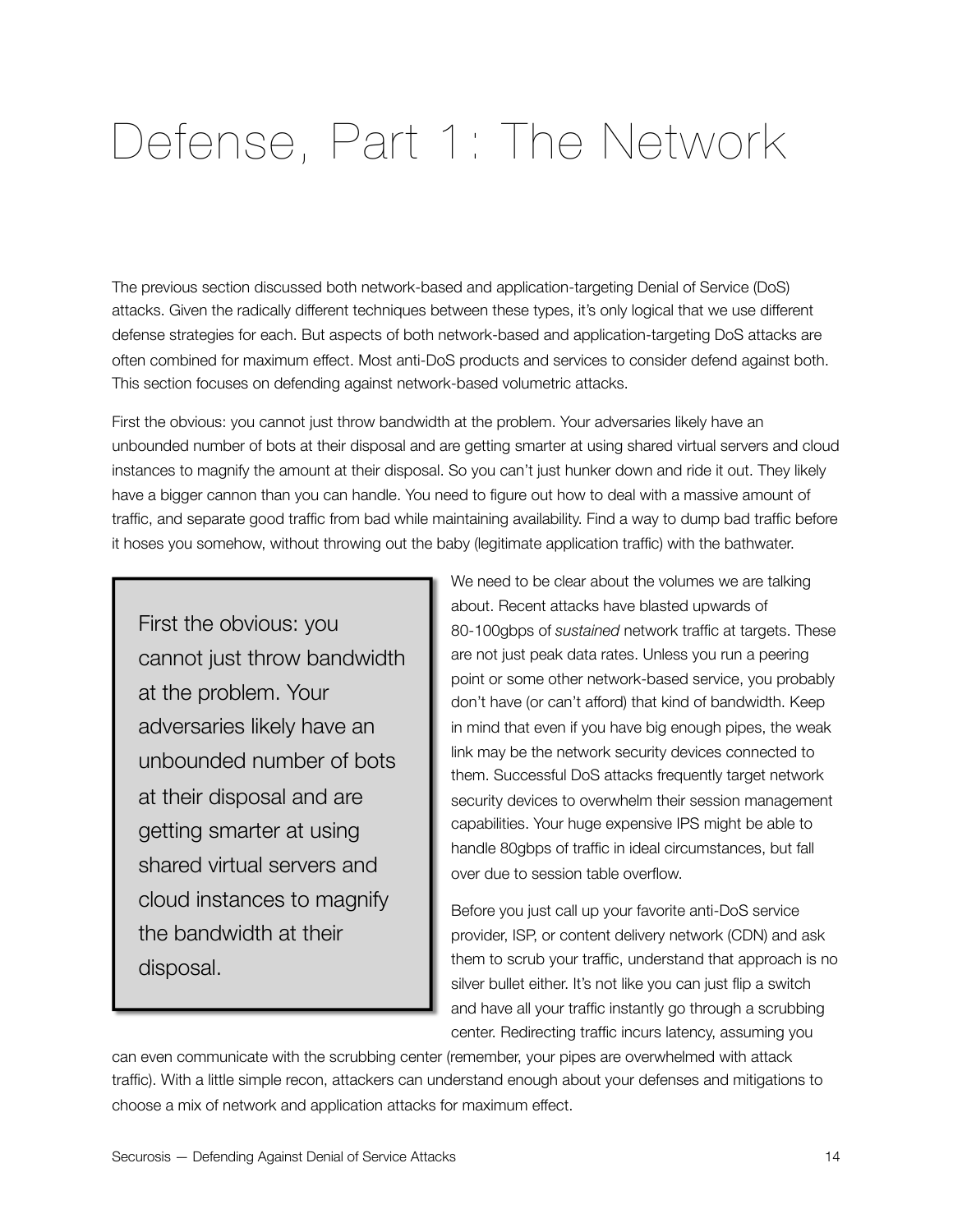No, we won't *only* talk about more problems, but it's important to keep everything in context. *Security is not a problem you can ever solve – you need to figure out how much loss you can accept.* And consciously choose the trade-offs. If a few hours of downtime is fine, then you can take action to ensure you are back up within that timeframe. If no downtime is acceptable you need a different (and far more expensive) approach. There are no right answers – just a series of trade-offs to manage to the availability requirements of your business, within the constraints of your funding and available expertise.

Handling network-based attacks involves mixing and matching a number of different architectural constructs,

There are no right answers – just a series of trade-offs to manage to the availability requirements of your business, within the constraints of your funding and available expertise.

involving both customer premise devices and network-based service offerings, which must cooperate to blunt an attack.

### **Customer Premise-based Devices**

The first category of defenses is based around a device on the customer premises. These appliances are purpose-built to deal with DoS attacks. Before you turn your nose up at the idea of installing another box to solve such a specific problem, take a look at your perimeter. There is a reason you already have so many different devices. The existing devices already in your perimeter aren't particularly well suited to dealing with DoS attacks. Your IPS, firewall, and load balancers aren't designed to manage extreme quantities of

An anti-DoS device needs to integrate a number of existing capabilities such as IPS, network behavioral analysis, WAF, and SSL termination, combining them with highly scalable session management.

sessions, nor are they particularly adept at dealing with obfuscated attack traffic which looks legitimate. In fact, we're seeing these devices being targeted more frequently to capitalize on their inability to deal with large volume attacks. Nor can other devices integrate with network providers (to automatically change network routes, as we will discuss later) – and they don't include built-in DoS mitigation rules, dashboards, or forensics, designed specifically to provide the information you need to ensure availability under duress.

A new category of DoS mitigation devices has emerged to deal with these attacks. They include both optimized IPSlike rules to prevent floods and other network anomalies, and simple web application firewall capabilities which we will discuss later in this paper. Additionally, we see a number of anti-DoS features such as session scalability,

combined with embedded IP reputation capabilities, to discard traffic from known bots without performing full inspection. To understand IP reputation's role let's recall how email connection management devices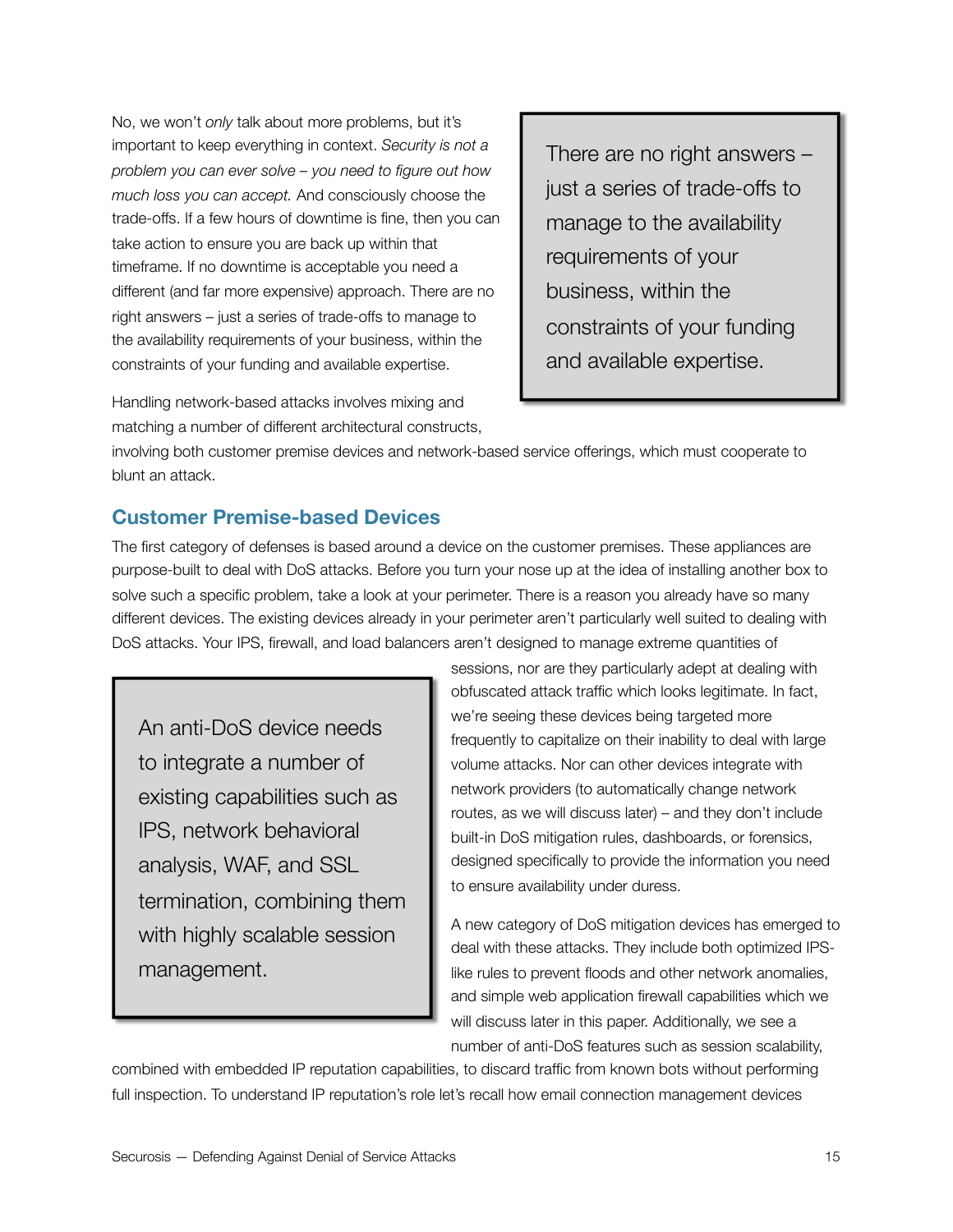enabled anti-spam gateways to scale up to handle spam floods. It is computationally expensive to fully inspect every inbound email, so immediately dumping messages from known bad senders focuses inspection on email that might be legitimate, and keeps mail flowing. The same concept applies here. Keep the latency inherent in checking a cloud-based reputation database in mind — you will want the device to aggressively cache known bad IPs to avoid a lengthy cloud lookup for every incoming session.

These devices should be as close to the edge of the perimeter as possible, to get rid of the maximum amount of traffic before attacks impact anything else. It can be a little counter-intuitive to put yet another box inline within the network perimeter, but given that traditional network security devices do not provide anti-DoS mitigation, you may not have another choice. Some devices can be deployed out-of-band as well, to monitor network traffic and alert on attacks, but we believe that's of limited value since the point of these devices is to maintain availability. Telling you that your network is down doesn't really help the situation. And of course you will want a high-availability deployment – an outage due to a failed security device is likely to be even more embarrassing than simply succumbing to a DoS.

But anti-DoS devices include their own limitations. First and foremost is the simple fact that if your pipes are overwhelmed and the traffic can't reach your network, a device on your premises is irrelevant. Additionally, SSL attacks are increasing in frequency. It's cheap for an army of bots to use SSL to encrypt all their attack traffic, but expensive for a network security device to terminate all SSL sessions and check all their payloads for attacks. That kind of computational cost arbitrage can put defenders in a world of hurt. Even load balancers, which are designed to terminate high SSL volumes, can face challenges from SSL DoS attacks due to session management limitations.

So an anti-DoS device needs to integrate a number of existing capabilities such as IPS, network behavioral analysis, WAF, and SSL termination, combining them with highly scalable session management to cope with the onslaught. And all that is still not enough – you will always be limited by the amount of bandwidth coming into your site. Which brings us to network services as a compliment to premise-based devices.

The CDN acts as a proxy for your web site, so the provider can protect your site by using its own massive bandwidth to cope with DoS attacks for you.

#### **Proxies & CDN**

The first service option most organizations consider is a Content Delivery Network (CDN). These services enhance web site performance by strategically caching content. Depending on the nature of your site, a CDN might be able to dramatically reduce your ingress network traffic – if they can cache much of your static content. They also offer some security capabilities, especially for dealing with DoS attacks. The CDN acts as a proxy for your web site, so the provider can protect your site by using its own massive bandwidth to cope with DoS attacks for you. They have significant global networks, so even a fairly

large volumetric attack shouldn't look much different than a busy customer day – say a software company patching an operating system for a hundred million customers. Their scale enables them to cope with much larger traffic onslaughts than your much smaller pipes. Another advantage of a CDN is its ability to obscure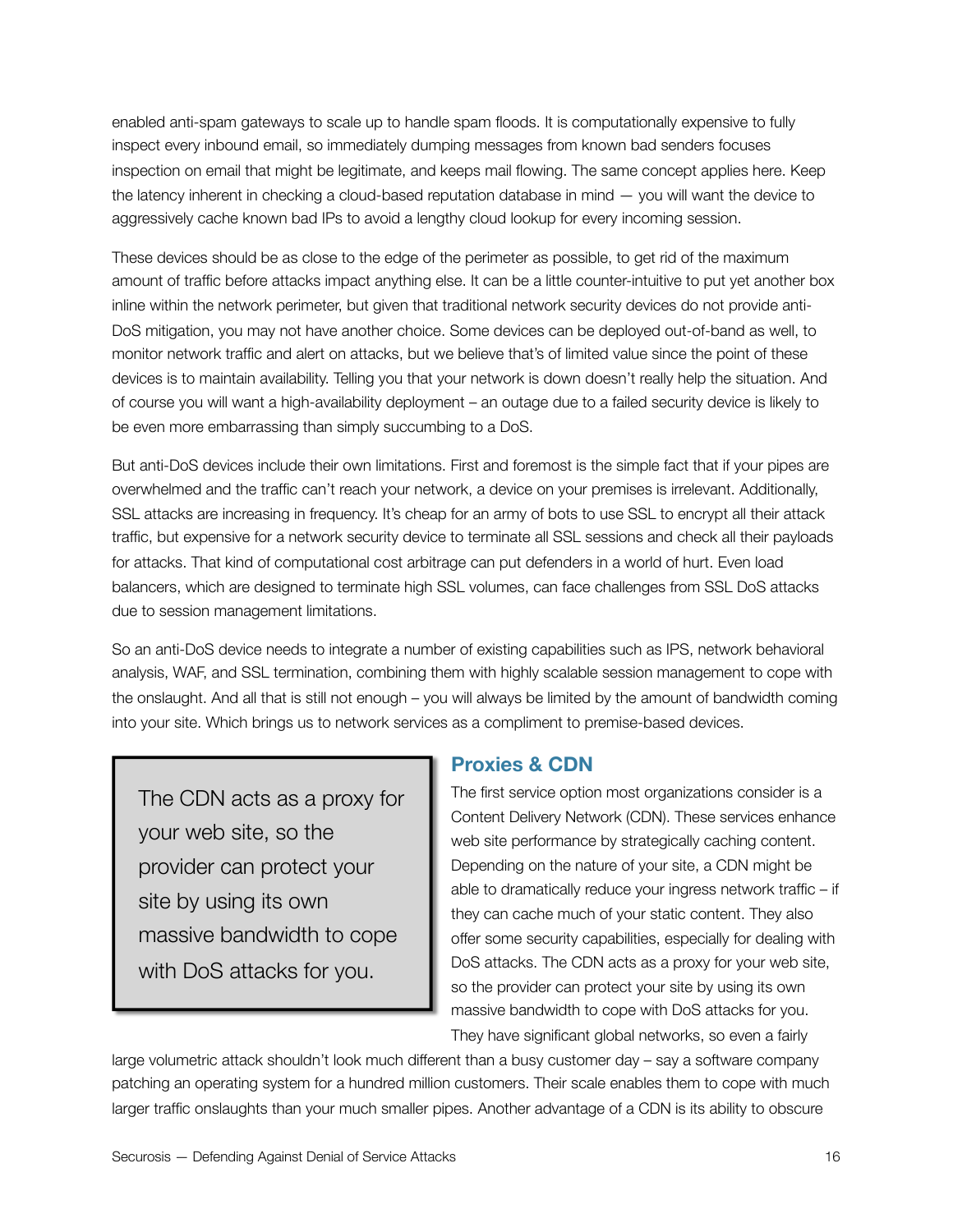the real IP addresses of your site, making it more difficult for attackers to target your servers. CDNs can handle SSL termination if you allow them to store your private keys.

What's the downside? Protecting each site individually. If one site is not running through the CDN, attackers can find it through simple reconnaissance and blast the site directly. Even for sites running through the CDN, if attackers can find your controlling IPs they can target them directly, bypassing the CDN. Attackers can also randomize web page and image requests, forcing cache misses within the CDN and floods of requests for what "dynamic content" directly from your servers. Obviously you want the CDN to be smart enough to detect and blunt these attacks before they melt your pipes and servers.

Your site becomes inextricably linked to the CDN in this model. Thus, if the CDN has an SSL problem (it's been known to happen), that becomes a trust issue for you. Moreover, if the CDN has any downtime or undue latency, then that means downtime and latency for you. So picking any service provider for a web site is a critical decision.

Also be wary of excessive bandwidth costs. At the low end of the market, CDNs charge a flat fee and just eat the bandwidth costs if a small site is attacked. But enterprise deals are a bit more involved, charging for both bandwidth and protection. A DoS attack can explode bandwidth costs, causing an "Economic DoS", and perhaps shutting down the site when the maximum threshold (by contract or credit card limit) is reached. When setting up contracts be sure to get some kind of protection from excessive bandwidth charges in case of attack.

### **Anti-DoS Service Providers**

CDN limitations drive some organizations to consider more focused network-based anti-DoS service providers. These folks run *scrubbing centers* – big data centers with lots of anti-DoS mitigation gear to process inbound floods and keep sites available. You basically flip a switch to send your traffic through the scrubbing center once you detect an attack. The switch usually controls BGP routing, so as soon as DNS updates and the network converges, the scrubbing center handles all inbound traffic. On the backend you receive legitimate traffic through a direct connection – typically GRE tunnels to leverage the Internet, or a dedicated network link from the scrubbing center. Keep in mind that there is disruption while redirection is activated and deactivated, and running through the scrubbing center increases latency.

Scrubbing centers are big data centers with lots of anti-DoS mitigation gear to process inbound floods and keep sites available. You basically flip a switch to send your traffic through the scrubbing center once you detect an attack.

But what does a scrubbing center actually do? The same

type of analysis as a premise-based device. They manage sessions, drop traffic based on network telemetry and IP reputation, block application-oriented attacks, and otherwise keep your site up and available. Most scrubbing centers have substantial anti-DoS equipment investments, amortized across all their customers.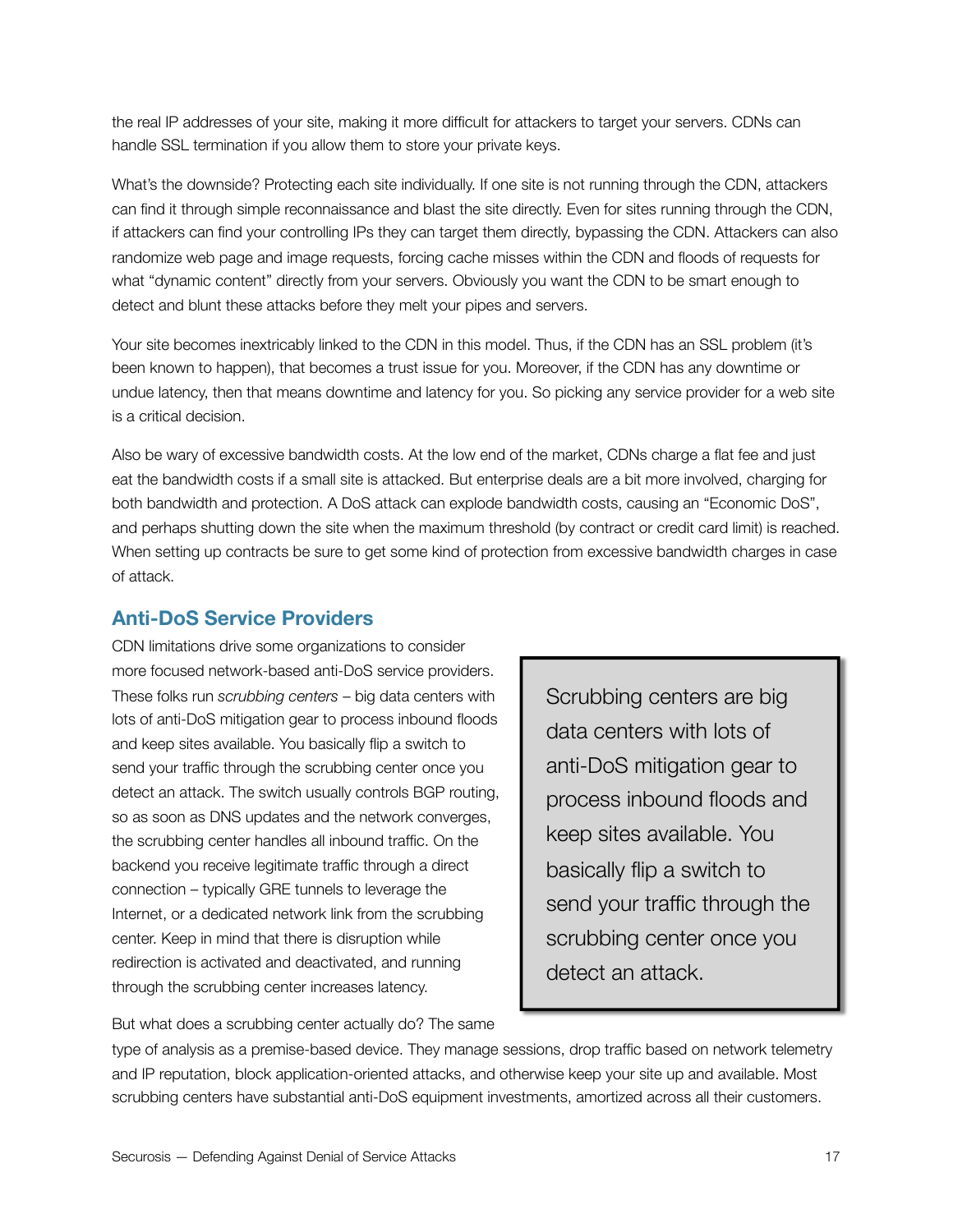You pay for what you need when you need it, rather than over-provisioning your network and buying a bunch of anti-DoS equipment for whenever you are actually attacked.

Getting back to our email security analogy, think of an anti-DoS service provider like a cloud email security service. Back in the early days of spam, most organizations implemented their own email security gateways to deal with it. When the volume inbound of email overwhelmed the gateways, organizations needed to deploy more gateways to deal with the additional traffic. This made anti-spam gateways a good business, until a few service providers started selling cloud email security services to deal with the issue. You'd route your mail through their networks and only good stuff (usually less than 10% of all traffic) would actually get delivered to your email servers. Spam flood? No worries – it's the provider's problem. Obviously there are differences – most notably that email filtering is full-time, while DoS filtering is generally only on-demand during attacks.

Of course there are issues with this type of service, aside from the inevitable latency, which causes disruption while you reroute traffic to the scrubbing center. Scrubbing centers have the same SSL requirement as CDNs: termination requires access to your private key. Depending on your security tolerance, this could be a serious problem. Many large sites have tons of certificates and can-cross sign keys for the scrubbing center, but it does complicate management of the service provider.

You will also need to spell out a process for determining when to redirect traffic, which generally involves an internal workflow to detect emerging attacks, evaluation of the situation, and then a determination to move the traffic.

You will also need to spell out a process for determining when to redirect traffic. We will talk about this more when we go through the DoS defense process, but it generally involves an internal workflow to detect emerging attacks, evaluation of the situation, and then a determination to move the traffic – typically rerouting via BGP. But if your anti-DoS provider uses the same equipment as you have onsite you might be able to leverage proprietary signaling protocols to automatically shift traffic based on thresholds. As these attacks become more prevalent, the need to automate the redirection via these signaling protocols will become more important. Although there is a downside to increased automation, as some network operations folks don't enjoy letting [Skynet](http://en.wikipedia.org/wiki/Skynet_(Terminator)) redirect their traffic through different networks. What could possibly go wrong with that?

Selection of an anti-DoS service provider is a serious decision. We recommend a fairly formal procurement process, which enables you to understand the provider's technical underpinnings, network architecture, available bandwidth, geographic distribution, ability to handle SSL attacks, underlying anti-DoS equipment, and support for various signaling protocols. Make sure you are comfortable with the robustness of their DNS infrastructure because DNS is a popular target and critical to several defenses. Also pay close attention to process handoffs, responsiveness of their support group, and their research capabilities (to track attackers and mitigate specific attacks).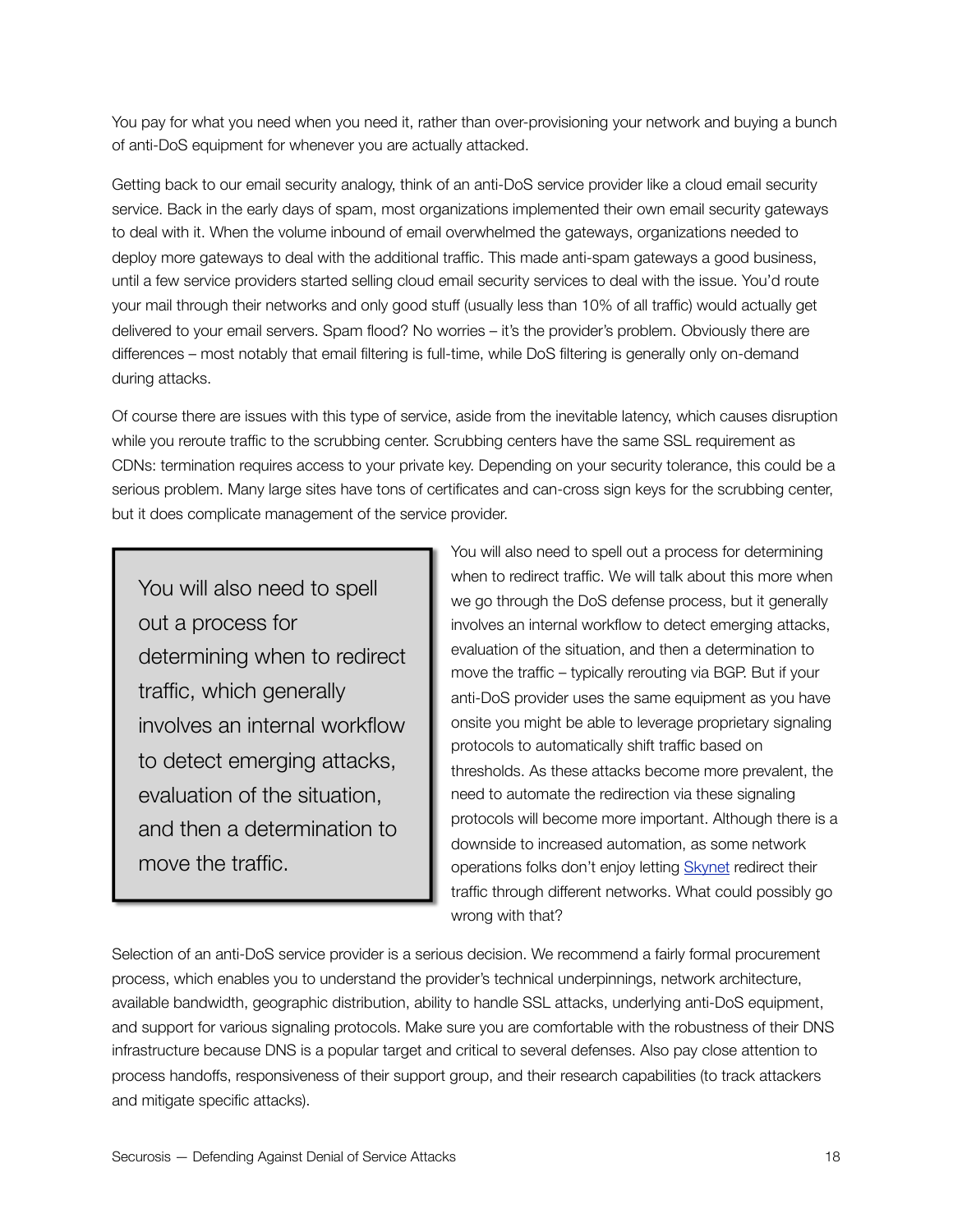#### **The Answer: All of the Above**

Ultimately your choice of network-based DoS mitigations will involves trade-offs. It is never good to overgeneralize, but most organizations will be best suited by a hybrid approach, involving both a customer premise-based appliance and a contract with a CDN or anti-DoS service provider to handle severe volumetric attacks. It is simply not cost-effective to run all your traffic through a scrubbing center constantly, and many DoS attacks target the application layer – demanding use of a customer premise device anyway.

In terms of service provider defense, many organizations can and should start with a CDN. The CDN may be more attractive initially for its performance benefits, with anti-DoS and WAF capabilities as nice extras. Until you are attacked – at which point, depending on the nature of the attack, the CDN may save your proverbial bacon. If you are battling sophisticated attackers, or have a complicated and/or enterprise-class infrastructure, you are likely to look for a dedicated anti-DoS service provider. Again, this will usually be a retainer-based relationship which gives you the ability to route your traffic through the scrubbing center when necessary – paying when you are under attack and sending them traffic.

All this assumes your sites reside within your data center. Cloud computing fundamentally alters the calculations, requiring different capabilities and architectures. If your apps reside in the cloud you don't have a customer premise where you can install devices, so you would instead consider either virtual instances, routing traffic through your site before it hits the cloud, or using a CDN

Ultimately your choice of network-based DoS mitigations will involves trade-offs. Most organizations will be best suited by a hybrid approach, involving both a customer premise-based appliance and a contract with a CDN or anti-DoS service provider to handle severe volumetric attacks.

for all inbound traffic. You could also architect your cloud infrastructure to provision more instances as necessary to handle traffic, but it is easy to convert a DoS attack into an economic attack as you pay to scale up in order to handle bogus traffic. There are no clear answers yet – it is still quite early in the evolution of cloud computing – but keep this in mind as your application architects keep talking about this cloud thingy.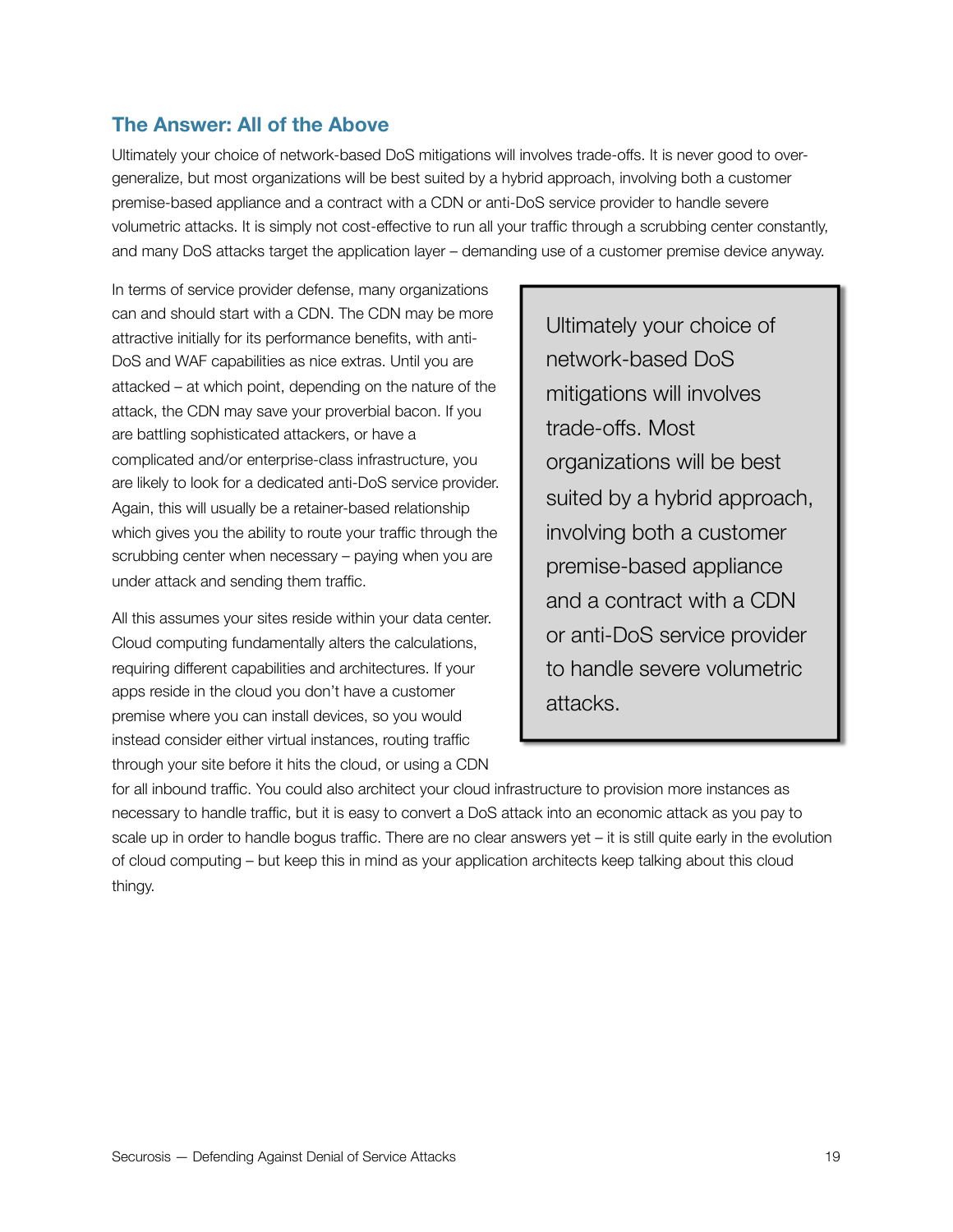# <span id="page-19-0"></span>Defense, Part 2: Applications

Whereas defending against volumetric DoS attacks requires resilient network architectures and service providers, dealing with application-targeted DoS puts the impetus for defense squarely back on your shoulders. As we mentioned earlier, overwhelming an application typically entails messing with its ability to manage session state and targeting weaknesses in the application stack. These attacks don't require massive bandwidth, bot armies, or much more than a well-crafted series of GET or POST requests.

While defending against network-based DoS involves handling brute force, application attacks require a more nuanced approach. Many of these attack tactics are based on legitimate traffic. For example, even legitimate application transactions start with a simple application request. So the challenge is to separate the good from the bad without impacting legitimate traffic in a way that that gets you in hot water with your operations folks.

### **What about WAFs?**

Application-targeted DoS attacks look an awful lot like every other application attack. Just the end goal is different. DoS attacks try to knock the application down, whereas more traditional application attacks involve compromising either the application or the server stack as a first step to either application/data tampering or exfiltration. Most organizations work to secure their applications either by building security in via a secure SDLC (Software Development Lifecycle) or front-ending the application with a WAF (Web Application Firewall). Or, in many cases, both.

Application-targeted DoS attacks look an awful lot like every other application attack. Just the end goal is different, with DoS attacks trying to knock the application down.

So is building security in a solution to application DoS attacks? Obviously effectively managing state within a web app is good practice, and building anti-DoS protections directly into each application will help. But given the sad state of secure application development and the prevalence of truly simplistic attacks like SQLi, it's hard to envision anti-DoS capabilities becoming a key specification of web apps any time soon. Yeah, that's cynical, and we recommend that you keep DoS mitigation in mind during application security and technology planning, but it will be a while before that is widespread. A long while.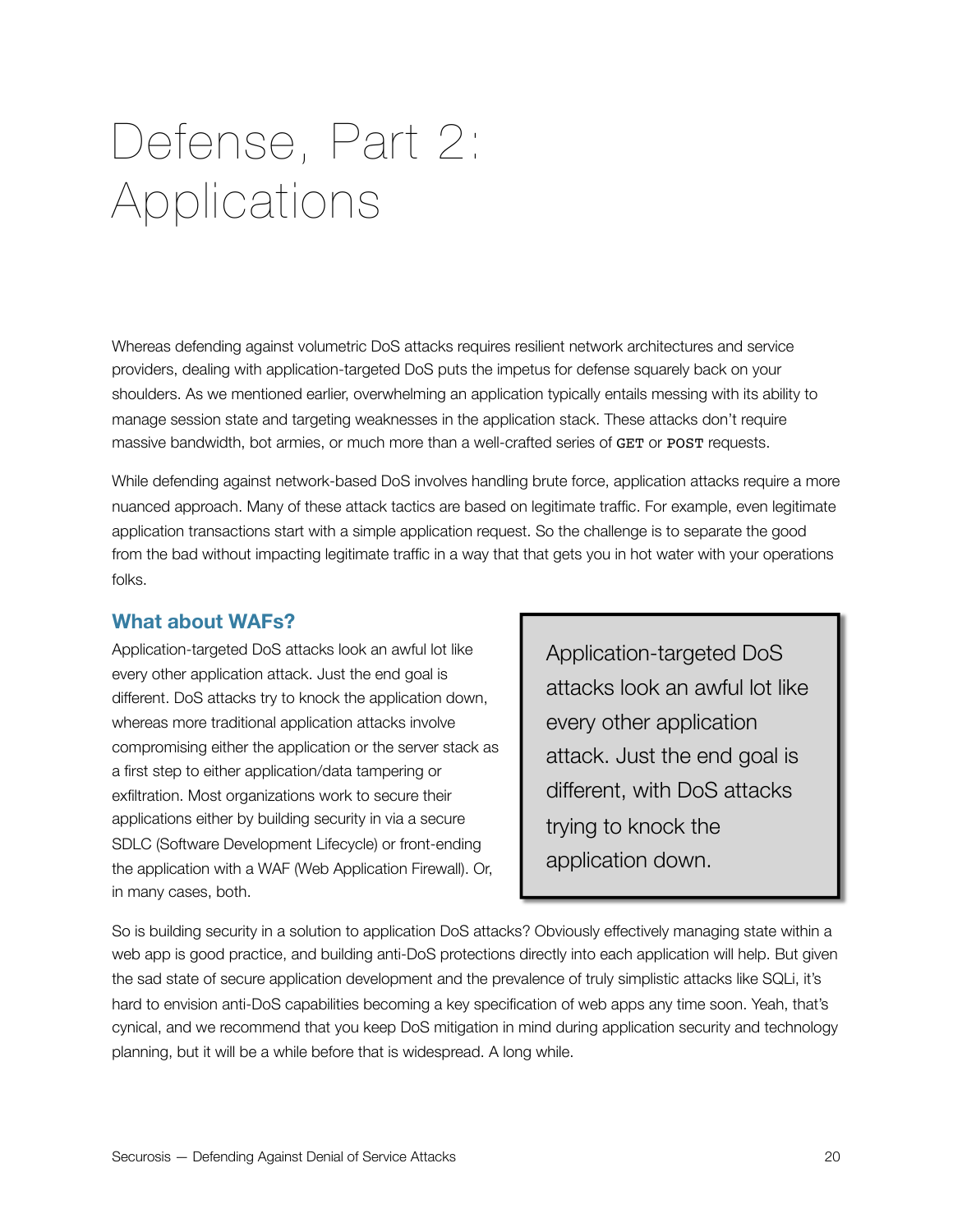What about WAFs? Are they reasonable devices for dealing with application DoS attacks? Let's circle back to the trouble with existing WAFs: ease of evasion and the difficulty of keeping policies current. We recently did an entire paper on maximizing the value of WAF: [Pragmatic WAF Management,](https://securosis.com/research/publication/pragmatic-waf-management-giving-web-apps-a-fighting-chance) highlighting positive polices based on what applications should do, and negative policies to detect and handle attacks.

It turns out that many successful WAF implementations start with stopping typical application attacks – something like a purpose-built IPS to protect applications. Those WAF policies can be helpful in stopping application DoS attacks too. Whether you're talking about Slowloris-type session manipulation, or application stack vulnerabilities, a WAF is well positioned to deal with those attacks.

Of course, a customer-premise-based WAF is another device that can be targeted, just like a firewall or IPS. Given the compute and state management requirements to detect and block application attacks, overwhelming a WAF device can be trivial, and most DoS attacks involve not just application-centric attack but also network-based tactics. So the WAF needs anti-DoS capabilities built in, and the architectural protections we discussed earlier when discussing network attacks should be used to protect the WAF from brute force attacks.

Many anti-DoS vendors offer the best of both worlds, helping you block network attacks (via load balancing, anti-DoS techniques, and coordination with scrubbing centers), as well as implementing both negative and positive WAF policies.

### **Anti-DoS Devices**

Anti-DoS devices have emerged to detect volumetric attacks, drop bad traffic locally as long as possible, and then redirect excessive traffic to a scrubbing center. Another key capability of anti-DoS devices is their ability to deal with application DoS attacks. From this perspective these device have a lot in common with WAFs – focusing on protecting the applications with negative policies without the capabilities to profile applications or implement positive policies. This is just fine if you are deploying equipment specifically to deal with DoS attacks.

But you don't need to choose between a WAF and an anti-DoS device. Many anti-DoS vendors also offer fullfeatured WAF products. These products may offer the best of both worlds, helping you block network attacks (via load balancing, anti-DoS techniques, and coordination with scrubbing centers), as well as

implement both negative and positive WAF policies within a single policy management system.

# **Managed WAF Services and CDN**

As with network-based DoS attacks, there is no lack of service options for handling application attacks. We will compare and contrast the types. We discussed managed WAF services in [Pragmatic WAF Management;](https://securosis.com/Research/Publication/pragmatic-waf-management-giving-web-apps-a-fighting-chance) they tend to focus on compliance with regulations such as PCI-DSS. These cloud WAFs typically implement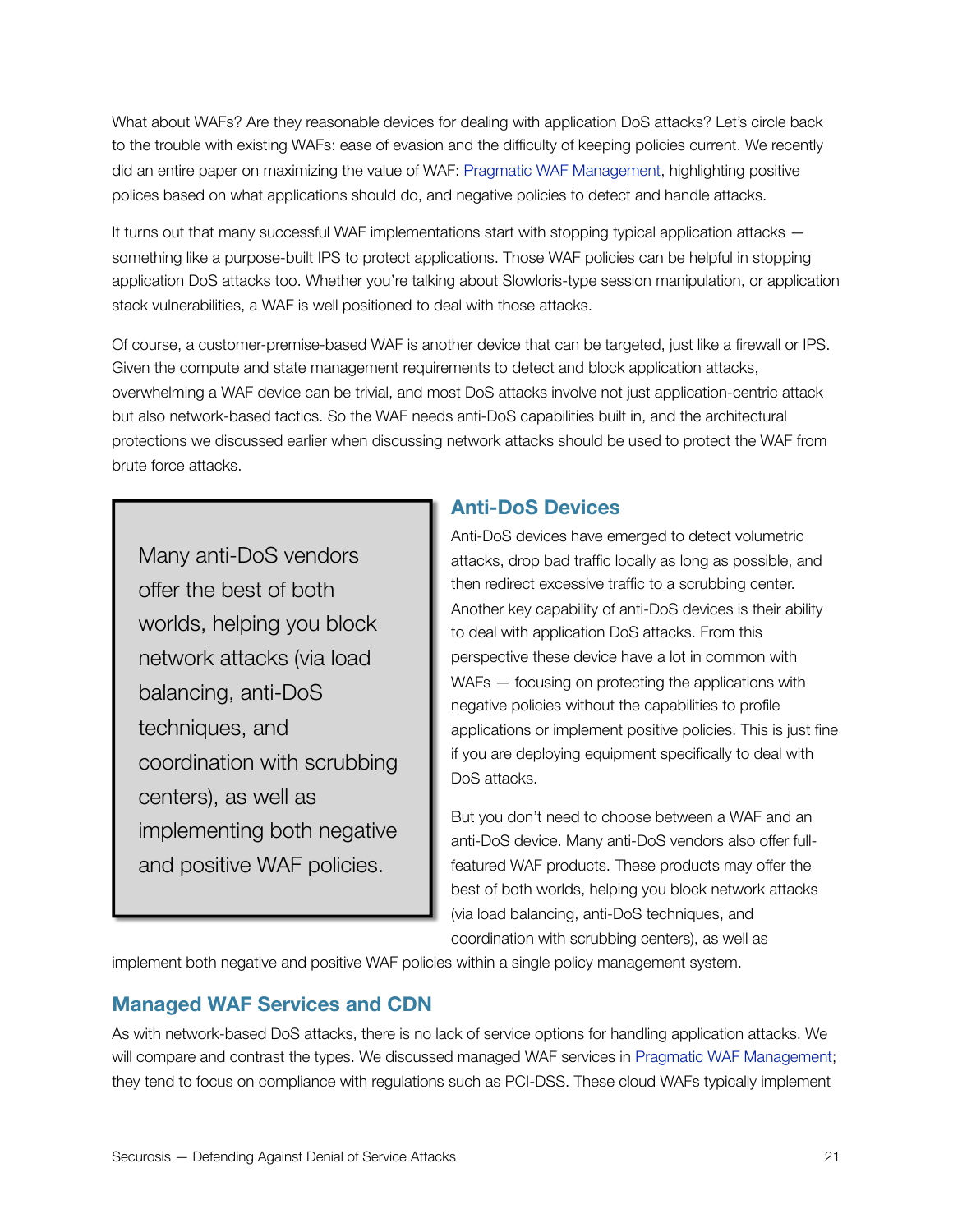slimmed-down rule bases, focused mostly on negative policies – exactly what you need to defend against application DoS attacks.

Managed WAFs are largely offered by folks who offer Content Delivery Networks (CDN), as a value-added offering or possibly part of the core service. Obviously the less the service costs, the fewer capabilities you have to customize the rule base, which impacts the usefulness of a general-purpose WAF. But managed WAF services provide the additional bandwidth and 24/7 protection you are need to deal with attacks, and if the primary use case is DoS mitigation, a CDN or managed WAF can be a good fit.

Keep in mind that you will need to run all your application traffic through the managed WAF service, and many of the same issues crop up as with CDN. If you don't protect an application with the managed WAF it can be attacked directly. If its direct IP address can be discovered, the application can be attacked directly. And be clear on response processes, notifications, handoffs, and forensics with the service provider before things go live, so you are ready when an attack starts.

# **Anti-DoS Service Providers**

We discussed handling volumetric attacks with scrubbing centers. Can a scrubbing center detect and block an application DoS attack? Of course they have racks of anti-DoS gear and sophisticated SOC infrastructures to detect and defeat attacks. But that doesn't make this kind of service well suited to application DoS mitigation. Application DoS is not a brute force attack. It works by gaming the innards of an application stack or the application code itself. By the time you realize the application is under attack, the servers are likely to be down, and switching traffic to a scrubbing center won't change that.

If you run all your traffic through a scrubbing center (or mega-CDN), it should detect and block many of the attacks before the bad traffic ever gets to your network. But that's not economically feasible for most organizations, so scrubbing centers are not the primary mitigation for application DoS attacks.

# **The Answer? Both.**

As we have seen with recent DoS attacks on financial institutions, attackers are now attacking all levels of the stack. The web infrastructure is blasted with 60gbps of traffic, while simultaneously being hit by application attacks, typically using either SSL overhead or application weaknesses to knock applications out — even if the traffic flood can be handled. So you cannot really choose between tactics for the two types of DoS attacks.

You need a mitigation architecture to handle *both* volumetric and application DoS — combining on-premise solutions (or managed WAF/CDN) with scrubbing centers for full coverage against this class of attacks. Of course, if you need to phase in defenses, you can start with a CDN-based option for performance benefits with basic DoS protection. As your adversaries become more sophisticated and your risk profile changes, implementing on-premise defenses and contracting with a scrubbing center are next logical steps.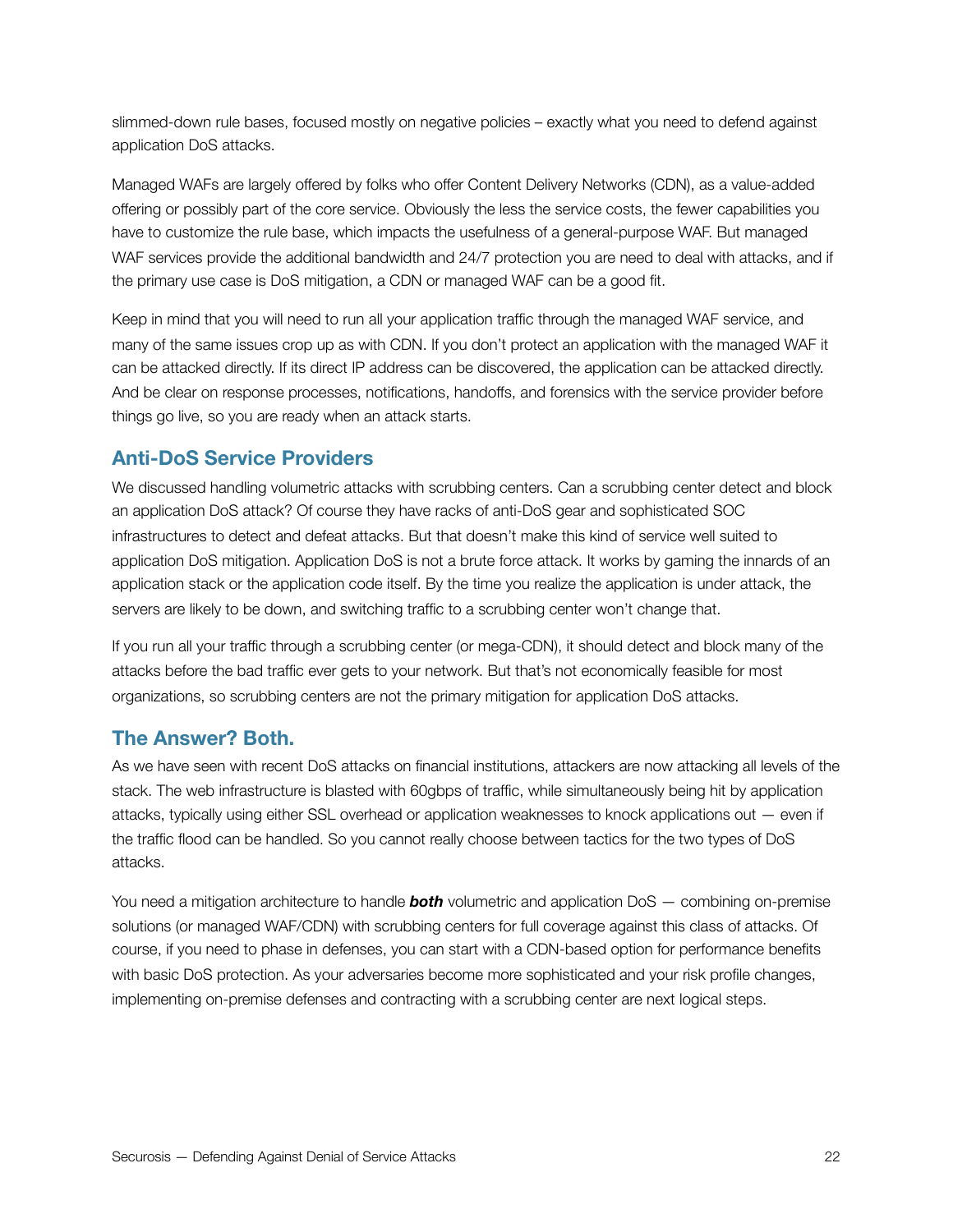# <span id="page-22-0"></span>The Process

As we have mentioned throughout this paper, a strong underlying process is your best defense against a Denial of Service (DoS) attack. Tactics change as attack volumes increase, but if you don't know what to do when your site goes down it will be out for a while.

The good news is that the DoS Defense process is a close relative of your general incident response process. We have already published a ton of research on the topic, so check out both our **[Incident Response Fundamentals](https://securosis.com/blog/incident-response-fundamentals-index-of-posts)** series and our **[React Faster and Better](https://securosis.com/blog/new-white-paper-react-faster-and-better-new-approaches-for-advanced-inciden)** paper. If your incident handling process isn't where it needs to be, you should start there.

Building off the IR process, think about what you need to do as a set of activities before, during, and after the attack:

• **Before:** Before an attack, spend time figuring out the triggers for an attack and ensuring you perform persistent monitoring to ensure you have both sufficient warning and enough information to identify the root cause of an attack. This must happen before the attack

The good news is that the DoS Defense process is a close relative of your general incident response process. Building off the IR process, think about what you need to do as a set of activities before, during, and after the attack.

because you only get one chance to collect that data — while things are happening. In [Before the Attack](https://securosis.com/blog/comments/incident-response-fundamentals-before-the-attack/) we defined a three-step process for these activities: define, discover/baseline, and monitor.

- **During:** How can you contain the damage as quickly as possible? By identifying the root cause accurately and remediating effectively. This requires identifying the attack (Trigger and Escalate), identifying and mobilizing the response team (Size up), and then containing the damage in the heat of battle. [During the](https://securosis.com/blog/comments/incident-response-fundamentals-trigger-escalate-and-size-up/)  [Attack](https://securosis.com/blog/comments/incident-response-fundamentals-trigger-escalate-and-size-up/) summarizes these steps.
- **After:** Once the attack has been contained, focus shifts to restoring normal operations (Mop up) and making sure it doesn't happen again (Investigation and Analysis). This involves a forensics process and some introspection as described in [After the Attack.](https://securosis.com/blog/comments/incident-response-fundamentals-mop-up-analyze-and-qa/)

But there are key differences when dealing with DoS, so let's amend the process a bit. We have already discussed preparation, in terms of controls and architectures to maintain availability in the face of DoS attacks. That may involve network-based approaches, focusing on the application layer, or more realistically both.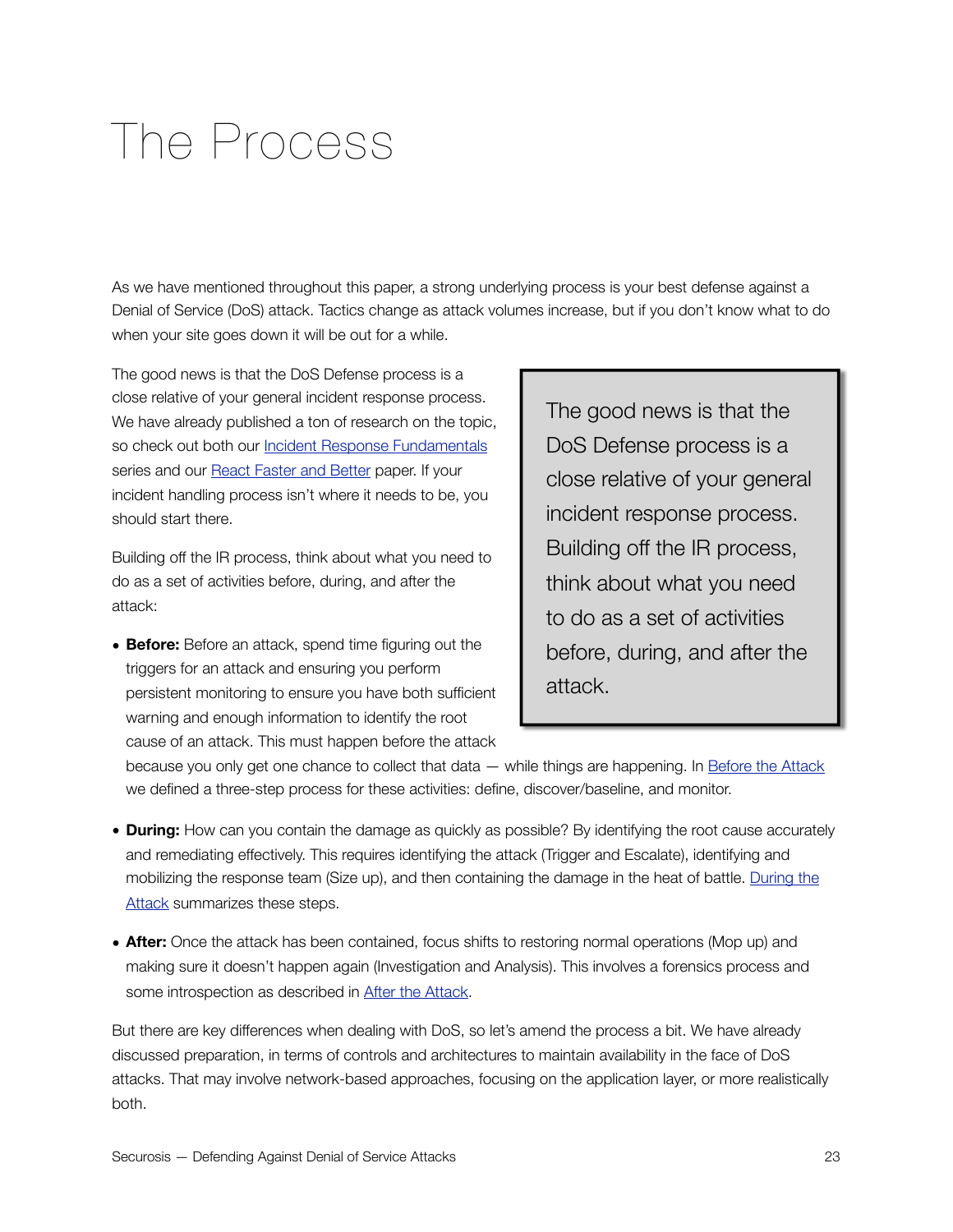Before we jump into *during* the attack, we need to mention the importance of practice. You practice your disaster recovery plan, right? You should practice your incident response plan, and even a subset of that

You should practice your incident response plan, and even a subset of that practice for DoS attacks. The worst time to discover the gaping holes in your process is when the site is melting under a volumetric attack.

practice for DoS attacks. The worst time to discover gaping holes in your process is when your site is melting under a volumetric attack. That doesn't mean you need to blast yourself with 80gbps of traffic either. Practice handoffs with the service provider, tuning the anti-DoS gear, and ensuring everyone knows their roles and accountability for the real thing.

### **Trigger and Escalate**

There are a number of ways you might detect a DoS attack in progress. You could see increasing bandwidth volumes or a spike in DNS traffic. Perhaps your applications get a bit flaky and fall down, or you see server performance issues. You might get lucky and receive an alert from your CDN — you did set the CDN to alert on anomalous volumes, right? More likely you'll just lose your site. Increasingly these attacks tend to come out

of nowhere in a synchronized series of activities targeting your network, DNS, and applications. We are big fans of setting thresholds and monitoring everything, but DoS is a bit different — you may not see it coming despite your best efforts.

# **Size up**

Now your site and/or servers are down, and all hell is likely breaking loose. So you need to notify the powers that be, assemble the team, and establish responsibilities and accountabilities. You will also have guys starting to dig into the attack. They will need to identify root cause, attack vectors, and adversaries, and figure out the best way to get the site back up. You need to figure out what you're dealing with before you have any chance of mitigating an attack.

# **Restore**

There is considerable variation in what comes next. It depends on what network and application mitigations are already in place. Optimally your contracted CDN and/or anti-DoS service provider already has a team working on the problem. If it's an application attack, perhaps some tuning of your anti-DoS appliance can block the attacks. But hope isn't a strategy, so you need plan B, which usually entails redirecting your traffic to a scrubbing center.

The biggest decision you will face is when to actually redirect the traffic. If the site is totally down it's easy. But if it's an application performance issue caused by an application or network attack you will need more information – particularly an idea of whether or not redirection will even help. In many cases it will, since the service provider will then see the traffic and they likely have more expertise and can more effectively diagnose the issue, but there will be a lag as the network converges after a change.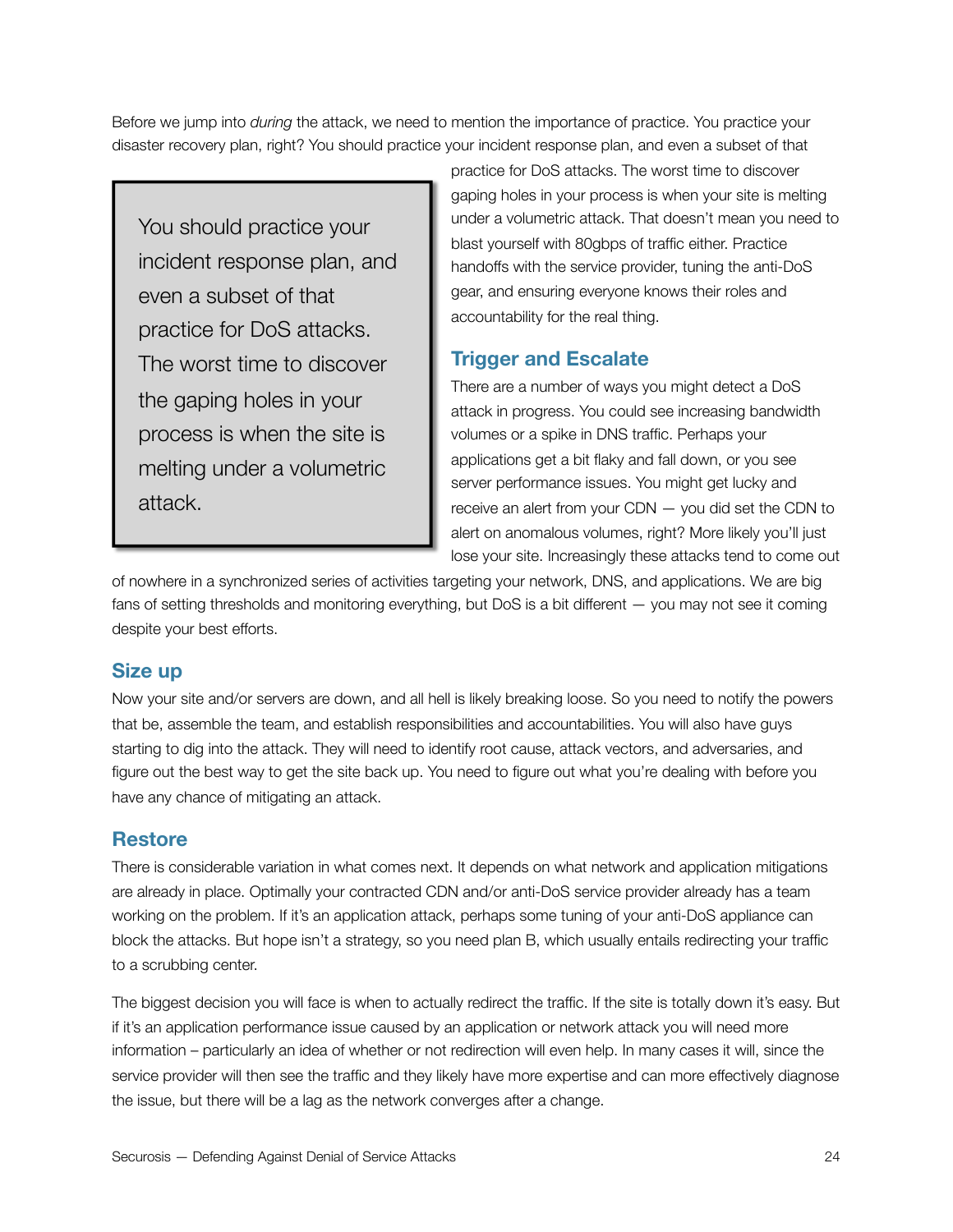Finally, there is the issue of targeted organizations without scrubbing center contracts. In that case your best

bet is to cold call an anti-DoS provider and hope they can help. These folks are in the business of fighting DoS, so they will likely be able to help, but do you want to take a chance on that? We don't, so we suggest you at least have a conversation with an anti-DoS provider before you are attacked – if only to understand their process and how they can help when you are under attack. Talking to a service provider doesn't mean you need to contract for their service. It means you know who to call and what to do under fire.

#### **Mop up**

You have weathered the storm and your sites are operating normally again. In terms of mopping up, you will shunt traffic back from the scrubbing center and perhaps

We suggest you at least have a conversation with an anti-DoS provider before you are attacked – if only to understand their process and how they can help when you are under attack.

loosen up anti-DoS/WAF rules. You will keep monitoring for signs of trouble, and probably hope to grab a couple days of sleep to catch up.

#### **Investigate and Analyze**

Once you are well rested, don't fall into the trap of turning the page and moving on. There are tons of lessons to be learned. What worked? What didn't? Who needs to be added to the team? Who just got in the way? The post-mortem needs to identify the good, the bad, and the ugly. Some folks may end up with bruised egos. Tell them to get over it. The sacred cows must be slain if you don't want to relive the nightmare soon.

More important, dig into the attack. What controls would have damped its impact? Would running all your traffic through a CDN help? Did the network redirection work effectively? Did you get the proper level of support from the service provider? The more questions you ask the better.

Then update your process as needed. Implement new controls if necessary. Swap out your service provider if they didn't get it done. If you aren't learning from every attack you are missing opportunities to improve response next time. And you know there will be a next time – there always is.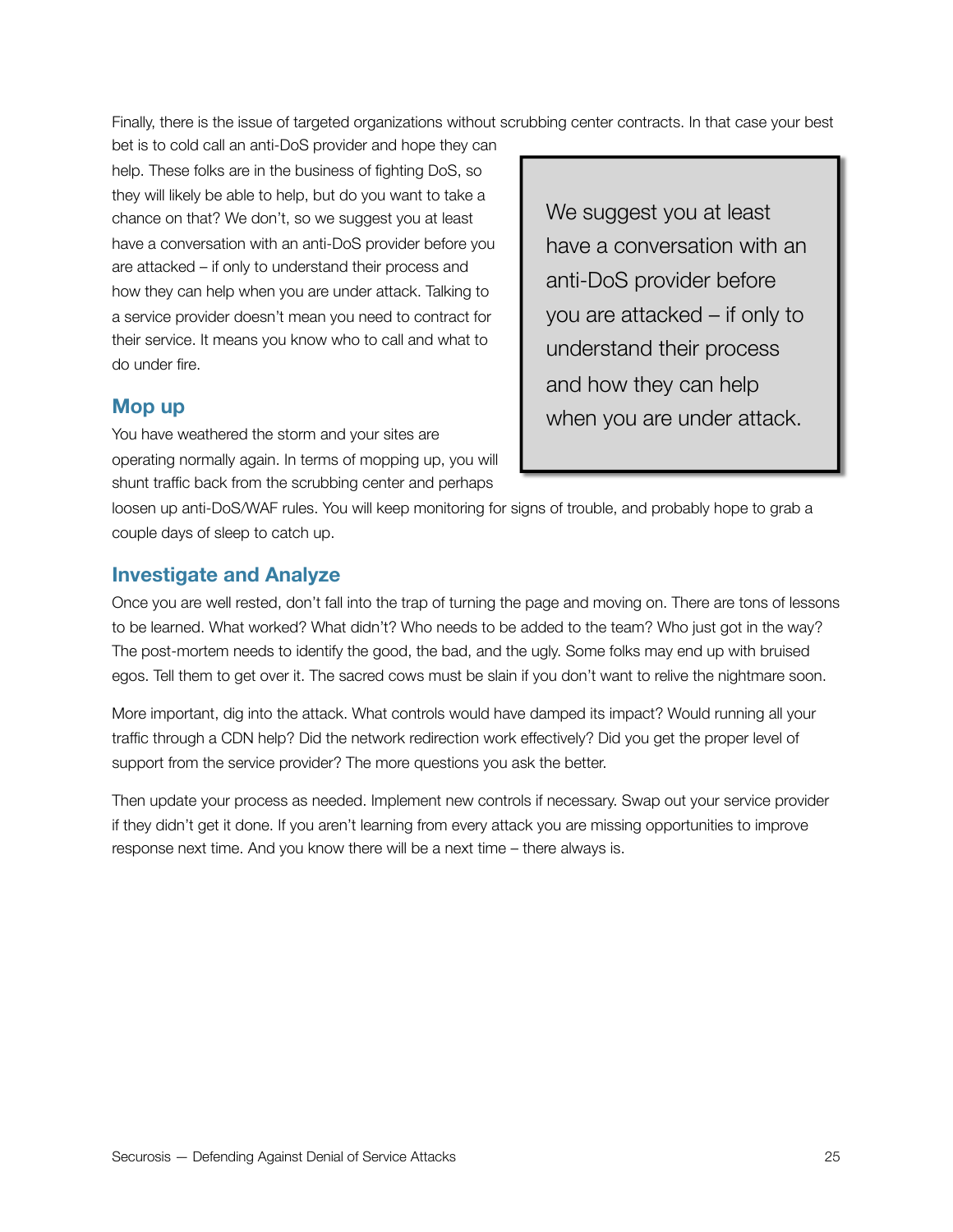# <span id="page-25-0"></span>Summary

Years of compliance-centric security have forced security controls, funding, and expertise to address data leakage and protection issues — rather than focusing on availability impacting attacks. No good deed goes unpunished, so attackers have adapted their techniques to add Denial of Service (DoS) attacks to their repertoires. Not just to impact availability and cause loss, but also to hide their more important activity: exfiltration of sensitive data.

Today's DoS attacks use far more sophisticated tactics than the packet blasting escapades of yesteryear. They involve both network-based and application-based techniques to confuse defenders and exploit weaknesses in their targets' defenses. So organizations need a multi-faceted approach to defending against DoS, which likely involves deploying both anti-DoS equipment on-site and contracting with a service provider (either a scrubbing center or a content delivery network) to handle excessive traffic. DoS mitigations do not stand in isolation, rather on-premise devices and services are co-dependent to provide adequate protection.

There are trade-offs with all DoS defense options. Selecting an optimal mix of defensive tactics requires some adversary analysis and a fine assessment of just how much downtime is survivable. If a few hours of downtime can be survived, defensive tactics can be much different than in situations where no downtime is ever acceptable – which demands more expenditure and implementation of much more sophisticated defenses.

But the truism that "security is a process, not a product or service" holds for DoS attacks. The process for DoS mitigation is an extension of your existing incident response process — and requires the same level of preparation, practice, and post-mortem analysis to address shortcomings that can only be identified in the rear-view mirror. We discussed process last, but it's the first thing you need to tackle.

If you have any questions on this topic, or want to discuss your situation specifically, feel free to send us a note at [info@securosis.com](mailto:?subject=) or ask via the Securosis Nexus ([http://nexus.securosis.com/](http://nexus.securosis.com)).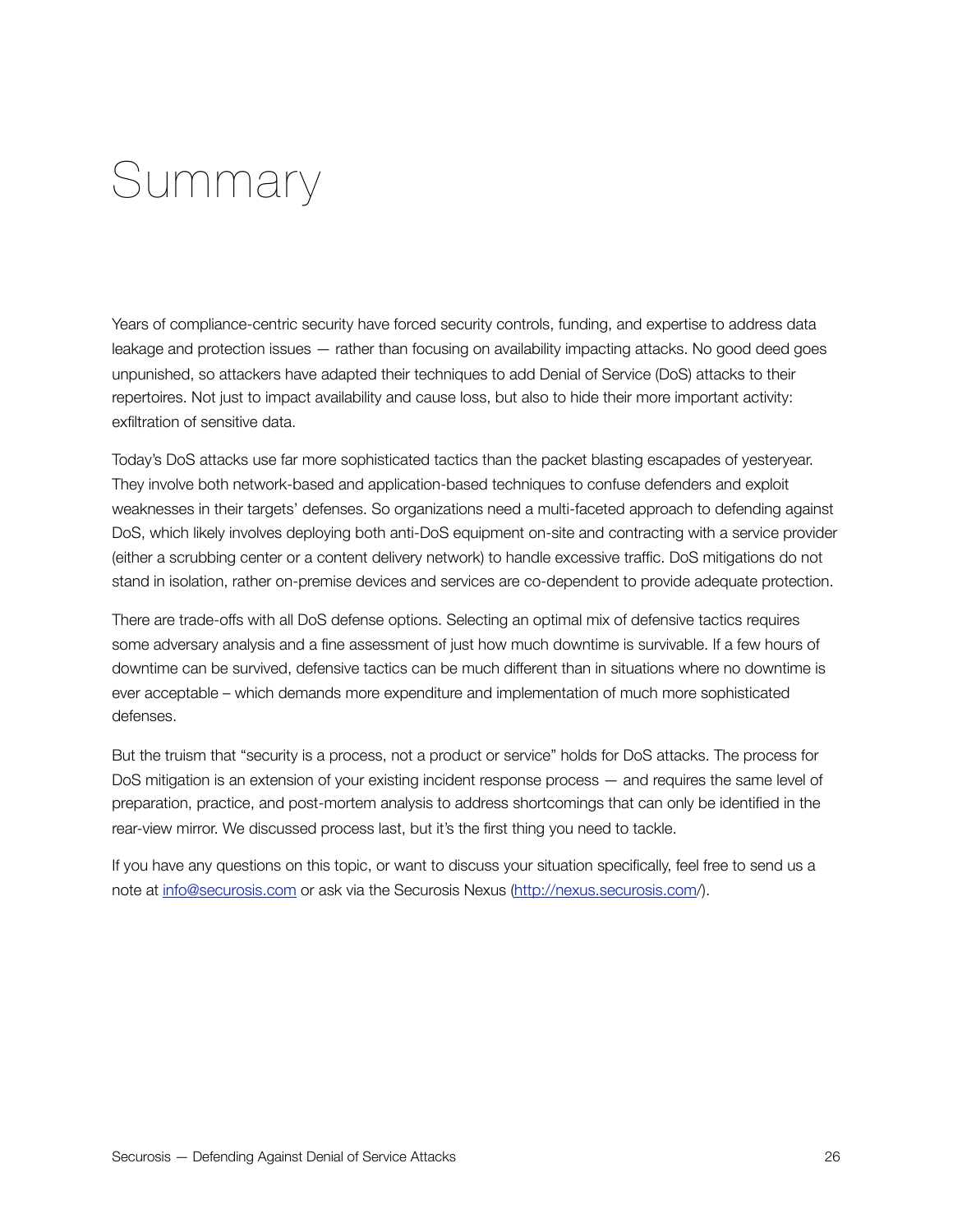# <span id="page-26-0"></span>About the Analyst

#### **Mike Rothman, Analyst/President**

Mike's bold perspectives and irreverent style are invaluable as companies determine effective strategies to grapple with the dynamic security threatscape. Mike specializes in the sexy aspects of security  $-$  such as protecting networks and endpoints, security management, and compliance. Mike is one of the most soughtafter speakers and commentators in the security business, and brings a deep background in information security. After 20 years in and around security, he's one of the guys who "knows where the bodies are buried" in the space.

Starting his career as a programmer and networking consultant, Mike joined META Group in 1993 and spearheaded META's initial foray into information security research. Mike left META in 1998 to found SHYM Technology, a pioneer in the PKI software market, and then held executive roles at CipherTrust and TruSecure. After getting fed up with vendor life, Mike started Security Incite in 2006 to provide a voice of reason in an over-hyped yet underwhelming security industry. After taking a short detour as Senior VP, Strategy at eIQnetworks to chase shiny objects in security and compliance management, Mike joined Securosis with a rejuvenated cynicism about the state of security and what it takes to survive as a security professional.

Mike published [The Pragmatic CSO](http://www.pragmaticcso.com) <<http://www.pragmaticcso.com/>> in 2007 to introduce technically oriented security professionals to the nuances of what is required to be a senior security professional. He also possesses a very expensive engineering degree in Operations Research and Industrial Engineering from Cornell University. His folks are overjoyed that he uses literally zero percent of his education on a daily basis. He can be reached at mrothman (at) securosis (dot) com.